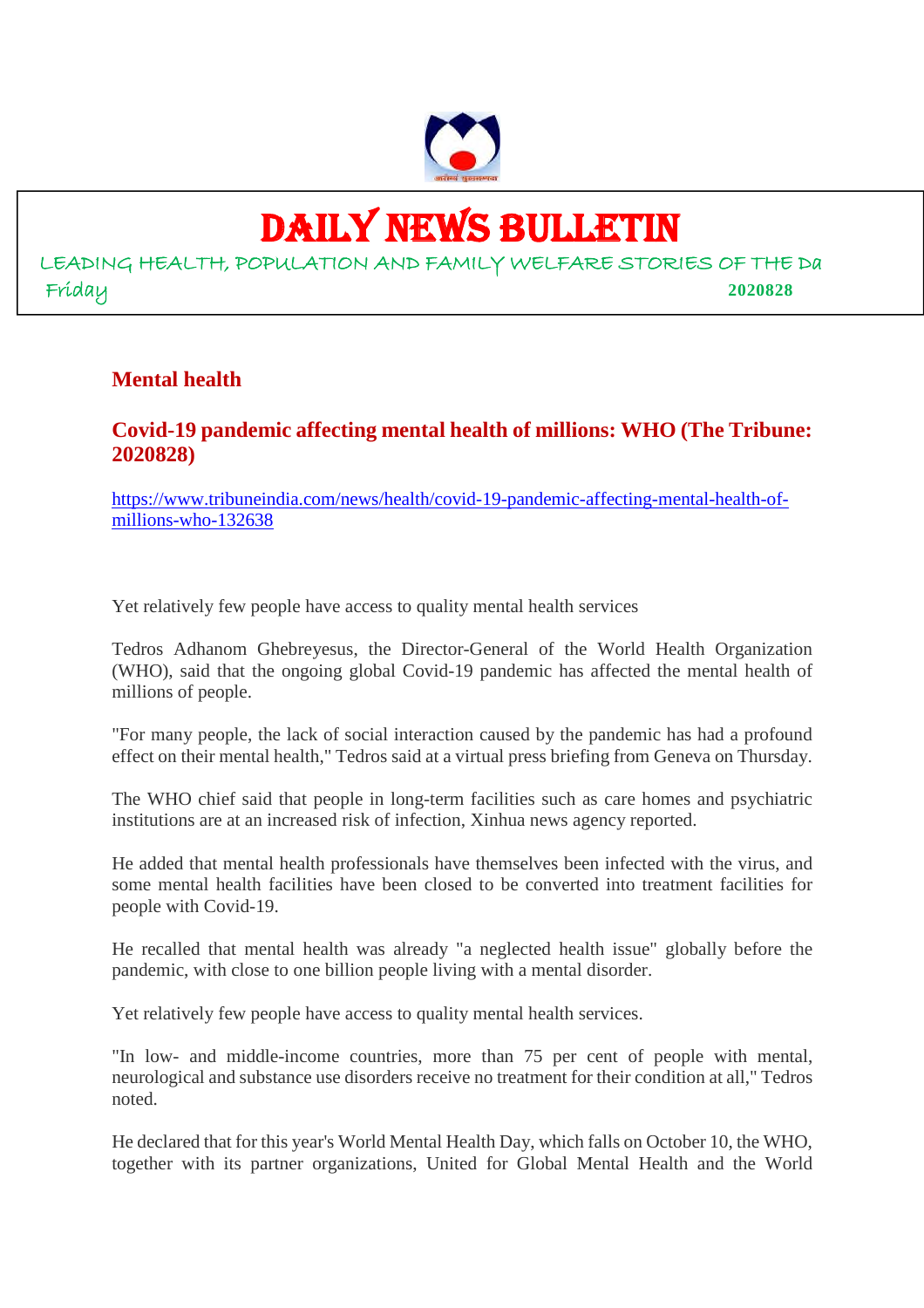Federation for Mental Health, would call for a massive scale-up in investments in mental health. IANS

#### **21-Day Immunity Plan' to fight COVID-19**

#### **Indian-origin doctor in UK creates '21-Day Immunity Plan' to fight COVID-19(The Tribune: 2020828)**

https://www.tribuneindia.com/news/health/indian-origin-doctor-in-uk-creates-21-dayimmunity-plan-to-fight-covid-19-132274

Indian-origin doctor in UK creates '21-Day Immunity Plan' to fight COVID-19 Photo for representation.

A UK-based Indian-origin doctor, who has been championing an anti-obesity drive as a means to combat the severe effects of COVID-19, on Thursday released a new book that offers a "simple, evidence-based" plan to help improve health parameters.

Dr Aseem Malhotra's 'The 21-Day Immunity Plan: How to Rapidly Improve Your Metabolic Health and Resilience to Fight Infection' is pegged as a tried and tested method of how in just 21 days people can prevent, improve and even potentially reverse many of the underlying risk factors that exacerbate how infections, including coronavirus, affect humans and improve their ability to recover.

"Poor metabolic health equals poor immune health. The good news is that within weeks of making simple changes to what we eat, how we move and reducing stress through meditation, we can rapidly improve – both making us healthier and more resilient to infection," said Malhotra, a National Health Service (NHS) trained cardiologist.

The medic says he wrote the book, which will hit the shelves in India in the coming weeks, in just six weeks because he and his publishers wanted it out as soon as possible to help readers build resilience to infection, given the current coronavirus pandemic. UK Health Secretary Matt Hancock had also consulted him, seeking evidence linking COVID-19 and obesity.

"I informed him, as I make the case in the book, that obesity is just the tip of the diet related disease iceberg. In other words, we're all vulnerable," said Malhotra, who is also a visiting Professor of Evidence Based Medicine at Salvador's Bahiana School of Medicine and Public Health in Brazil.

The '21-Day Immunity Plan', published by Hodder & Stoughton, lays out the benefits to global health of highly effective lifestyle changes, which the author himself has been following and prescribing to many of his patients.

"I follow my own advice and I prescribe this to my patients who see rapid improvements in their health. My metabolic parameters are all normal despite having a strong family history of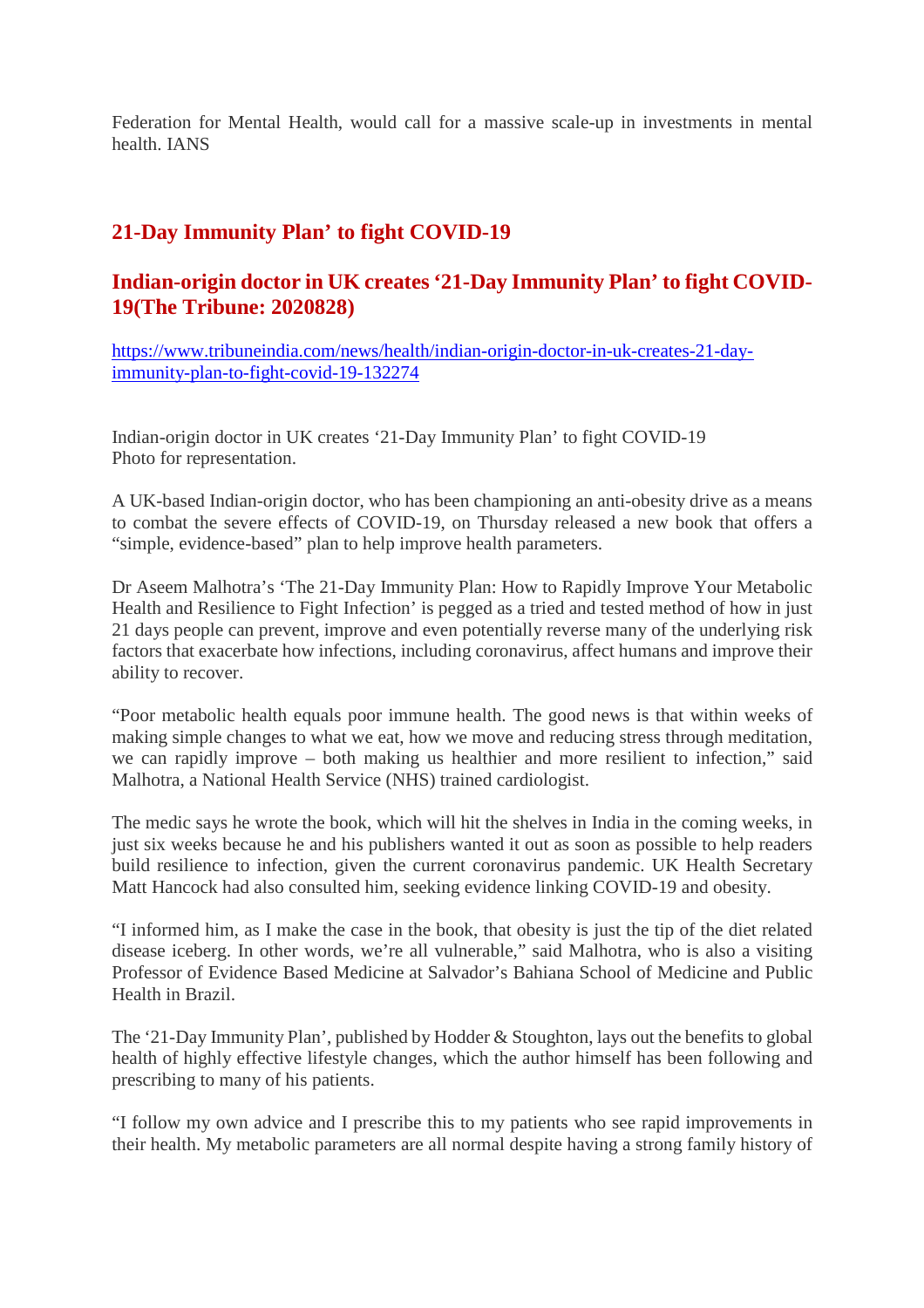high blood pressure and type 2 diabetes and a recent body composition scan revealed my metabolic age is 29 even though my actual age is 42," he said.

Among the many followers of this health routine is British-Indian filmmaker Gurinder Chadha, who is on course to reverse her type 2 diabetes.

"When lockdown happened, I was very worried about catching COVID-19. Being a type 2 diabetic with not great glucose control I knew I was at high risk for severe infection," said Chadha, the maker of box-office hits like 'Bend It Like Beckham' and 'Bride and Prejudice'.

"I finally decided to do something about my obesity and T2 [diabetes]. I immediately took Aseem's lifestyle advice, specifically cutting out all sugar and refined carbs and within weeks I've come close to reversing my type 2 diabetes. The best part is I was still able to enjoy my food and felt mentally and physically better as my body became healthier. Read this book and follow the plan, it may well save your life," says Chadha, in her endorsement for the new book.

As the co-author of 'The Pioppi Diet', Malhotra is considered a pioneer of the lifestyle medicine movement in the UK and in 2018, was ranked by software company Onalytica as the No. 1 doctor in the world influencing obesity thinking. During the peak of the COVID-19 pandemic earlier this year, he had issued a warning for Indians to urgently cut out ultraprocessed foods from their diet to build resilience.

"India is particularly vulnerable, having a very high prevalence of lifestyle-related diseases," he said.

"Specifically, conditions such as type 2 diabetes, high blood pressure, heart disease are three of the major risk factors for death from COVID-19. This is rooted in excess body fat, a cluster of conditions known as a metabolic syndrome," he added.

Malhotra warns that the medications that are used for type 2 diabetes and many of the other conditions have "very, very marginal effects" in terms of improving lifespan or reducing risk of death and they also come with side effects. Now his new book hopes to further highlight the importance of lifestyle changes in fighting against some of these conditions. PTI

#### **Pune vaccine**

#### **Pasteur, Jenner inspired me: Pune vaccine trial volunteer (The Tribune: 2020828)**

https://www.tribuneindia.com/news/health/pasteur-jenner-inspired-me-pune-vaccine-trialvolunteer-132205

The volunteer said he had also volunteered 10 years ago for clinical trials for a vaccine against the H1N1 (swine flu) virus.

Pasteur, Jenner inspired me: Pune vaccine trial volunteer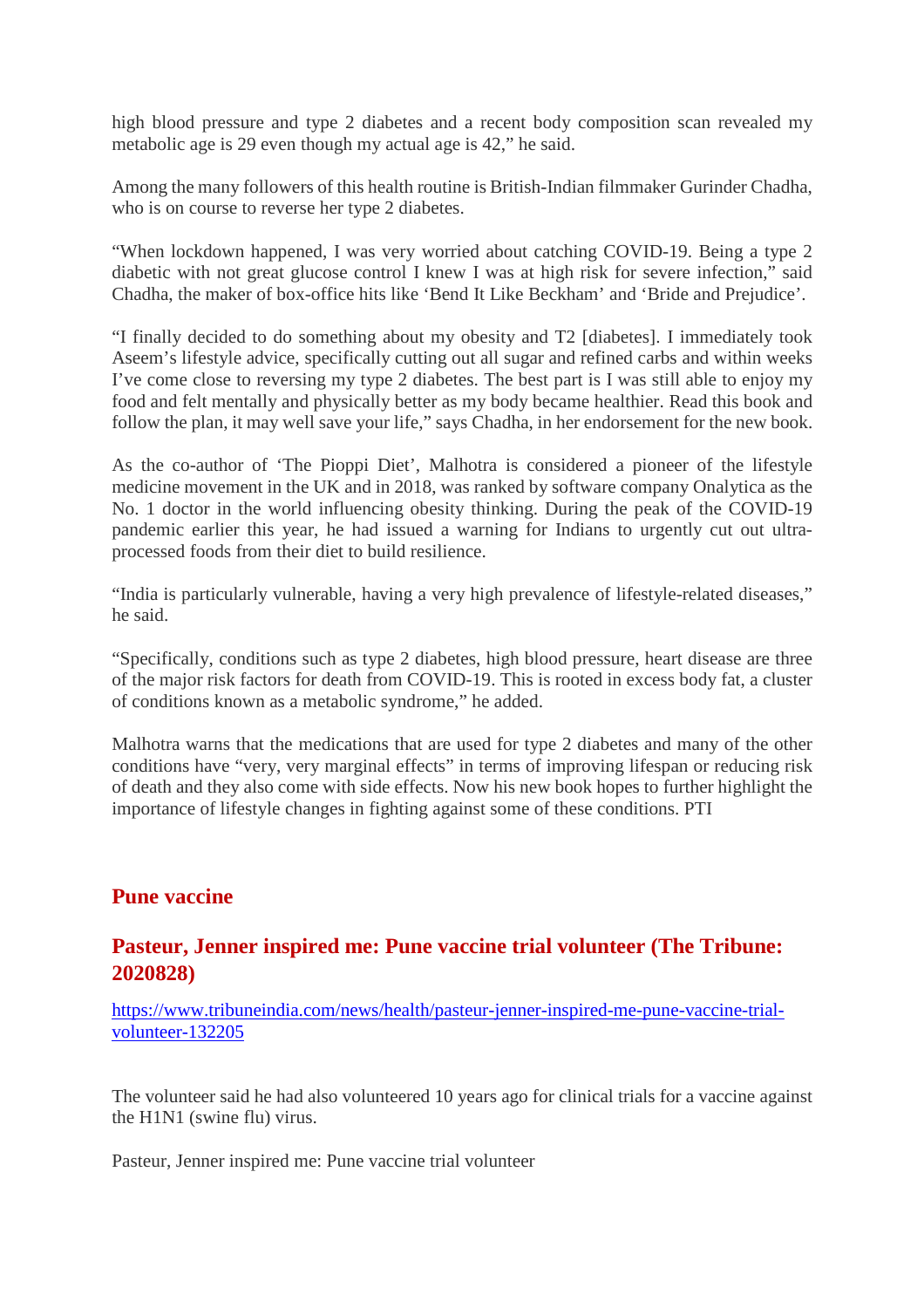The volunteer said he had also volunteered 10 years ago for clinical trials for a vaccine against the H1N1 (swine flu) virus. Image only for representational purposes.

A 48-year-old doctor who was administered the Oxford COVID-19 vaccine candidate, says he was inspired by immunology greats Louis Pasteur and Edward Jenner to volunteer for the second phase trial in Pune.

The man, who was administered the vaccine candidate dose on Wednesday, said his vital signs are normal and he has resumed routine work.

"As I work in the healthcare sector, I know vaccines have made a huge difference in the quality of human life. When I read the history of vaccination, I got inspired by pioneers Louis Pasteur and Edward Jenner who performed the trials on themselves. They inspired me to volunteer," he told PTI.

Louis Pasteur (1822-1895) was a French chemist who proved that germs cause disease, and developed vaccines for anthrax and rabies, while Edward Jenner (1749-1823) was an English doctor and discoverer of vaccination for smallpox.

The volunteer said he had also volunteered 10 years ago for clinical trials for a vaccine against the H1N1 (swine flu) virus.

The phase-II clinical trial of the COVID-19 vaccine developed by Oxford University and being manufactured by Pune-based Serum Institute of India, started at the Bharati Vidyapeeth Medical College and Hospital here on Wednesday, with two volunteers being administered the Covishield vaccine.

Hospital authorities said the identity of the volunteers cannot be revealed.

The doctor said his 21-year-old daughter had also volunteered herself during the trial of a vaccine on cervical cancer in 2014.

"My daughter, who is pursuing a B Tech degree, has volunteered and become eligible for the (Covishield) trial as her reports COVID-19 and antibody came negative," he said.

He said he is feeling good that he and his daughter could become a small part in the fight against the COVID-19 pandemic by volunteering for the trial. This is a noble and global effort for mankind, he added.

"Since yesterday, my vital signs are normal and I have started my routine work," he said.

He said he has worked as a teacher at the medical college and tried to create awareness among the medical students about the vaccination trials. "To lead by an example, I volunteered myself for the H1N1 vaccine trial," he said.

The volunteer said as per the ICMR panel norms, he is entitled to get travelling allowance for the hospital visits.

"If the volunteer has some health issues during the trial period, the treatment is free," he said.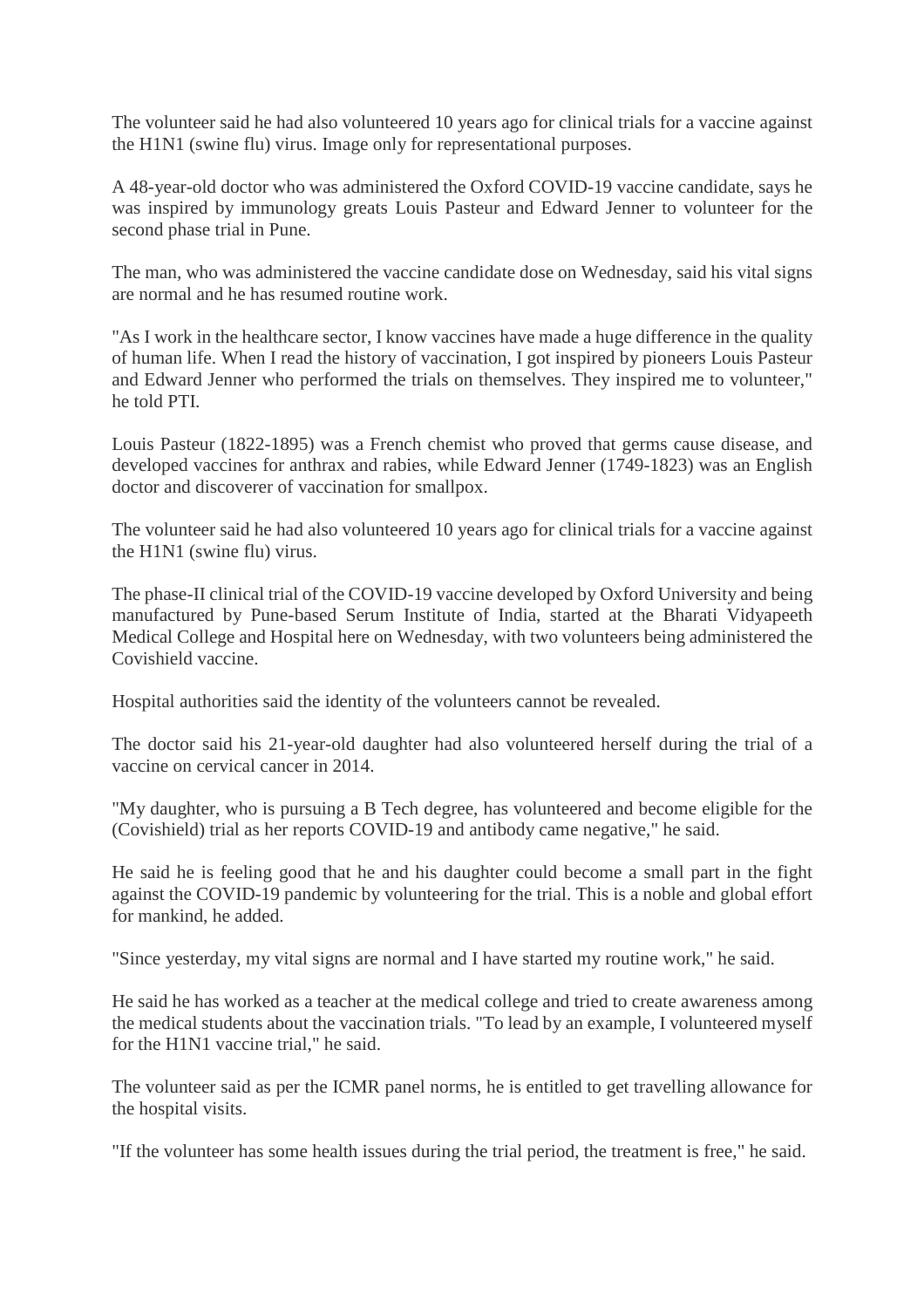The second volunteer, a 32-year-old man, who is a PhD holder in statistics and works in a private firm, said he was excited to become a part of the trial.

"When I came to know about the trials through social media, I approached the hospital and enrolled myself for the voluntary vaccination trial," said the person, who hails from Aurangabad in Maharashtra. PTI

#### **COVID-19 can affect almost all organs**

#### **COVID-19 can affect almost all organs, symptoms may be unrelated to lungs: experts (The Tribune: 2020828)**

https://www.tribuneindia.com/news/health/covid-19-can-affect-almost-all-organs-symptomsmay-be-unrelated-to-lungs-experts-132169

COVID-19 can affect almost all organs besides the lungs and the initial symptoms may be unrelated to chest complaints

COVID-19 can affect almost all organs, symptoms may be unrelated to lungs: experts COVID-19 can affect almost all organs besides the lungs and the initial symptoms may be unrelated to chest complaints

COVID-19 can affect almost all organs besides the lungs and the initial symptoms may be unrelated to chest complaints, according to experts at AIIMS here.

They stressed that classification of cases into mild, moderate and severe categories based just on respiratory symptoms should be relooked to include other organ involvement.

Experts from the institute, including its director Dr Randeep Guleria, Dr MV Padma Srivastava, head of the Department of Neurology, Dr Ambuj Roy, Professor of Cardiology and Dr Neeraj Nischal, Associate Professor in the Department of Medicine during their weekly 'National Clinical Grand Rounds' organised in collaboration with NITI Aayog discussed various possible extra-pulmonary complications of COVID-19.

Dr Guleria said eight months into COVID-19, a lot has been learnt and accordingly strategies are being changed from time to time. From what we thought of as viral pneumonia has a lot of other manifestations which are beyond the lungs, he said.

"As we have known more and more about COVID-19, we have realised it causes many extrapulmonary manifestations. This is basically of the fact that this virus enters into the cell through ACE2 receptors which although are present abundantly in upper airways and lungs, they are also present in many organs and thus other organs are also affected.

"We have seen many patients who presented with features which are not been predominantly pulmonary but extrapulmonary manifestations," Dr Guleria said.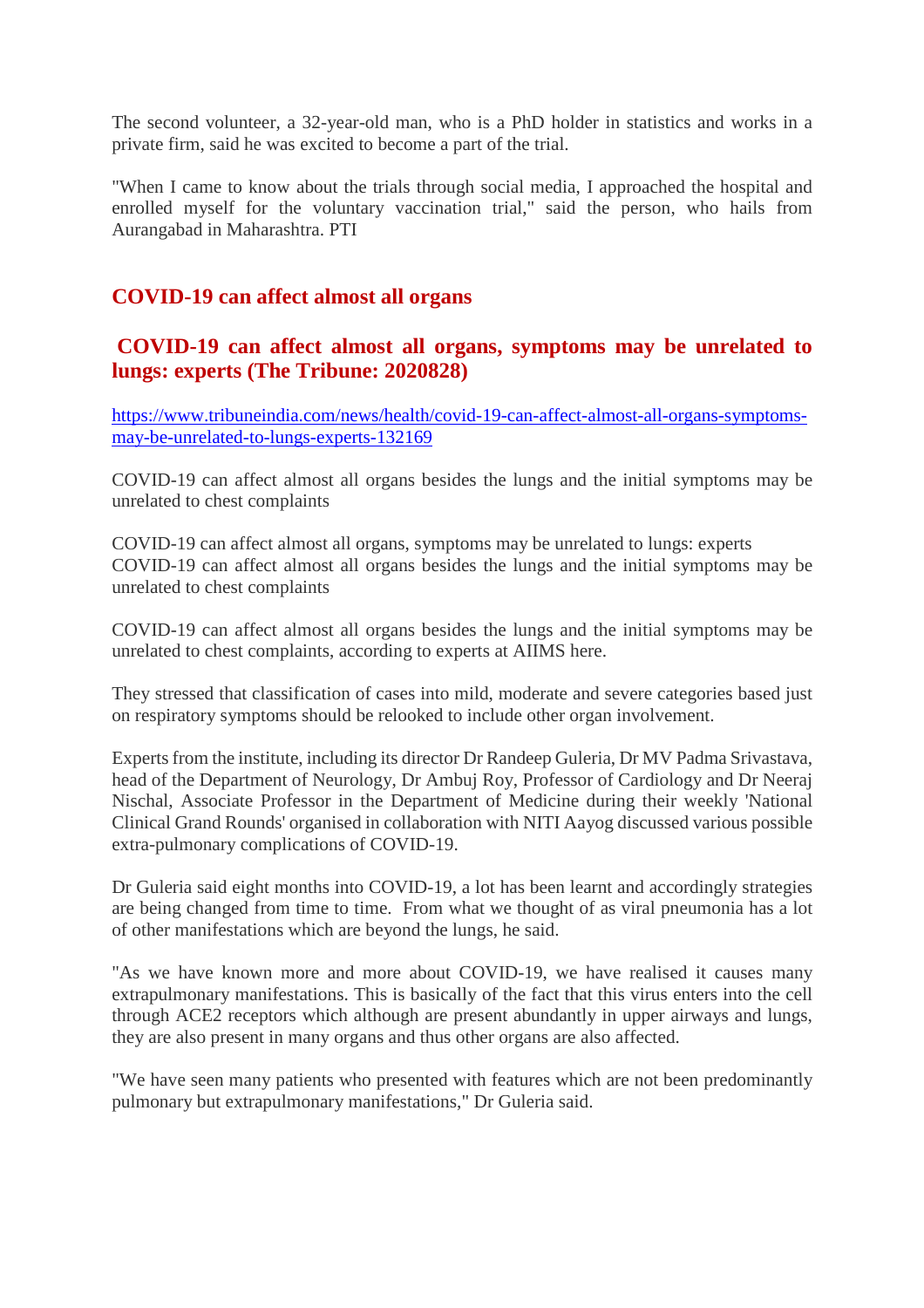He said though pulmonary manifestations continue to dominate as far as the majority of COVID-19 cases are concerned, there is a significant number of patients who would present with manifestations which may be along with pulmonary manifestations or maybe without pulmonary manifestations. "We as clinicians need to have a high index of suspicion during this pandemic -- when to suspect, treat and isolate these patients so that we can provide them good quality care," he stressed.

The experts in the programme presented several cases in which the patients were labelled as asymptomatic or mild COVID but had serious life-threatening extra-pulmonary manifestations like stroke and heart blocks. "What started off as viral pneumonia is now a multi-systemic disease. However, the jury is out whether SARS-COV2 is the culprit in these extrapulmonary manifestations or just an innocent bystander which happens to be at the wrong place at a wrong time," Dr Nischal said.

"So the classification of COVID-19 into mild, moderate and severe cases based only on respiratory symptoms should be relooked into to incorporate other organ involvement," he said.

Dr Nischal further underlined that management of such patients with other organ involvement should be as per existing guidelines of that particular complication.

The doctor from the Medicine Department also highlighted the case of a 35-year old man who had a headache and was vomiting but was found to have life-threatening cortical vein thrombosis. When tested, he was found positive for COVID-19. He was asymptomatic for COVID-19 as per existing severity guidelines, Dr Nischal said.

"There is a big spectrum of neurological manifestations which have been linked to COVID-19. In some patients, the brain is involved and it may lead to clotting, resulting in a stroke or can cause infection and lead to encephalitis or other complications which have nothing to do with lungs," Dr Padma said.

Dr Ambuj's team presented the case of a patient who came with a very low pulse rate, detected COVID-19 positive and required initial support with some medicines to improve heart rate. "Normally pacemaker is put in such patients to improve their heart rate but based on experiences documented in the literature, we realised some of these could be due to COVID-19, so a pacemaker was not put and her heart rate gradually improved with supportive treatment.

"Sometimes, the electrical pulse system of the heart which gives rise to heartbeat can be affected in COVID-19 and it is self-limiting and improves with time. So these patients who would otherwise normally require pacemaker may not ever need it. "However, more evidence is needed to be definitive about this as it is a new disease and limited information and experience regarding it is available as of now," Dr Roy said. PTI

#### **Covid-19: What you need to know today (Hindustan Times: 2020828)**

https://epaper.hindustantimes.com/Home/ArticleView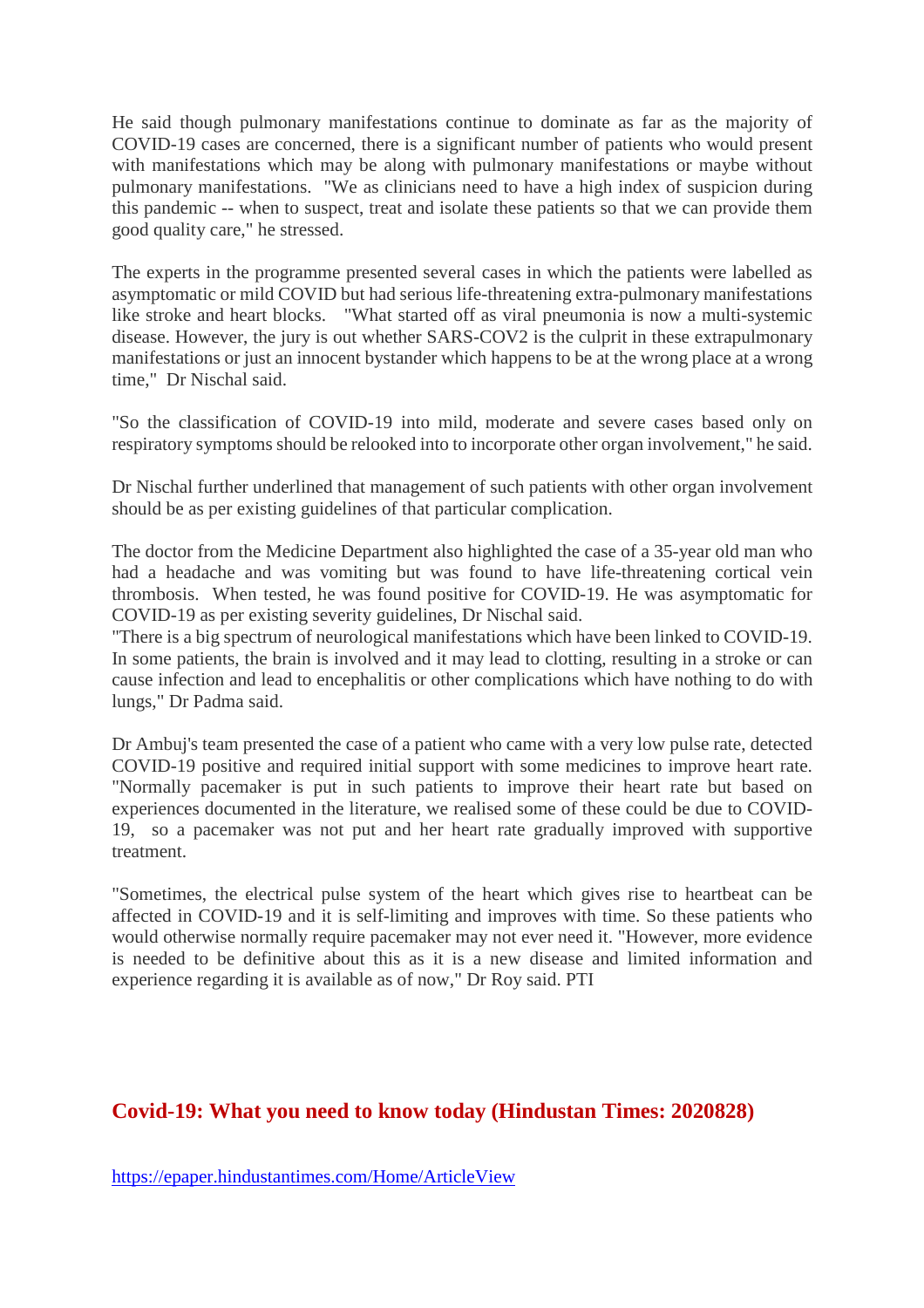Scientists have found the answers (or the beginning of answers) to two important questions about Covid-19.

The first: why are men who contract the coronavirus disease at greater risk than women?

The answer — like many others where Covid-19 is concerned — lies in the immune response to the virus.

According to research by Akiko Iwasaki and others at the Yale School of Medicine, the male immune response is largely built around cytokines and chemokines, both signalling proteins that are part of the body's immune response. The female response, the research, published in Nature says, is driven by T-cells, a major (and stronger) component of the immune system. The research offers the first plausible answer on why the mortality rate among infected men, especially those over the age of 60, is higher than that among infected women. As an aside, those interested in the more scientific aspects of Covid-19 would do well to follow Iwasaki's work — she is among the clearest thinkers on many aspects of the disease.

The second question: can someone cured of Covid-19 be re-infected?

There have been many false starts to this answer, including some local ones, but according to a paper published on August 25 in the journal Clinical Infectious Diseases, the answer is yes.

The paper is based on research by doctors and scientists at the University of Hong Kong and speaks of a 33-year old man who recovered from Covid-19 in April, and was re-infected in August. The viral genome from the first and the second infections were sequenced, studied and, found to be genetically distinct. This wasn't simply a residual infection — it was a new one. Interestingly, the second time the man was infected, he remained asymptomatic, and his immune system kicked in, producing new antibodies.

HT reported the Hong Kong incident soon after it happened, but there is a larger (and a related) learning in the two studies for vaccine developers. The first study (the one on gender differences) shows that they will have to factor in gender while developing vaccines to ensure that these are effective across the population. The second study shows that being infected once does not always rule out a re-infection — more research is needed, but, in general, it still could in many cases. This isn't necessarily a blow for administrators and health care workers in regions hit hard by Sars-Cov-2, the virus that causes the coronavirus disease, who were hoping that the high prevalence of the disease, as measured by antibody surveys, bestowed some level of immunity on the population. That could still be the case — but it cannot be taken for granted. Typically, this is also one of the things vaccines are tested for — not just whether they can provoke an immune response against the disease, but whether they can prevent a re-infection.

The need to answer questions such as these is why vaccine development usually takes years. The global health and economic crisis caused by the Covid-19 pandemic has meant that vaccine developers have tried to shorten the development cycle — something that could have a bearing on the efficacy of the vaccines or the length of the protection they offer (but that's another story).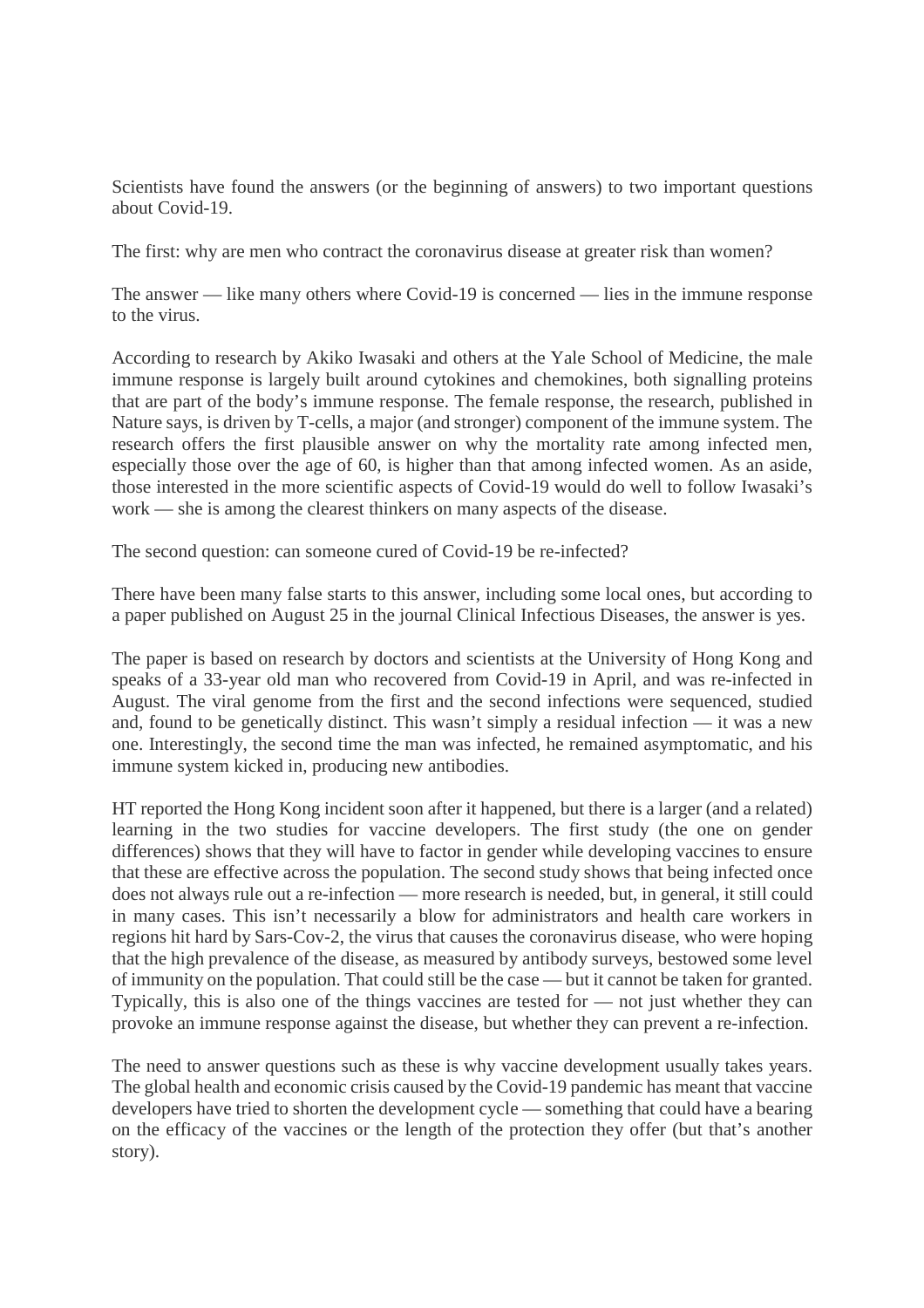Nature's website recently published a telling story (and graphic) on the extent to which the world is counting on the vaccines under development. Based on data from Airfinity, a research firm, the article said countries have struck deals or announced commitments for almost 4.5 billion doses of vaccines from nine vaccine developers. The UK, the article points out, has committed to buying 340 million doses. Its population is a little less than 70 million. The US, the European Union, and Japan have also committed to buying enough to vaccinate every one of their residents at least once, according to the article. India recently set up a committee to discuss various aspects of its vaccine strategy, from funding and sourcing to storage and delivery, but the global rush for vaccines only highlights the need to finalise this soon.

#### © 2020 All Rights Reserved. Powered by Summit

Disclaimer: The contents of this website is the copyright of HT Digital Streams Limited and any downloadable version thereof, including but not limited to electronic or digital version of newspaper (e-paper) in any format, is intended for personal consumption only. Dissemination, distribution, circulation and/ or publication of any content or e-paper (pdf or otherwise) through any mode and/or on any social media platform without prior authorization/ permission/ license, is strictly prohibited.

#### **Delhi tally hits 48-day high,**

#### **Delhi tally hits 48-day high, 76k+ new cases across India (Hindustan Times: 2020828)**

#### https://epaper.hindustantimes.com/Home/ArticleView

New Delhi : The national capital reported 1,840 new cases of the coronavirus disease (Covid-19) on Thursday — the highest single-day increase in 48 days — as the daily infection rate in the city continued to rise again, a trend that had prompted chief minister Arvind Kejriwal to hold an emergency meeting a day ago to address the issue.

India, meanwhile, set a new record for daily cases for the second day in a row with 76,870 new infections on Thursday taking the national tally to 3,382,047. On Wednesday, India lodged 75,826 new cases, which was the second-highest number of single-day infections seen anywhere in the world. The world record for single-day case increase was set on July 24 when the United States reported 78,586 new infections.

In the last seven days, Delhi has seen an average of 1,464 new cases every day – the highest this number has touched since July 19. The seven-day average of daily cases in the Capital, which peaked at 3,446 on June 26 before falling to 983 on August 4, has now increased for the 11th consecutive day.

Thursday's new cases take the total number of infections in the Capital to 167,604, and 22 new deaths take the total fatalities due to Covid-19 to 4,369.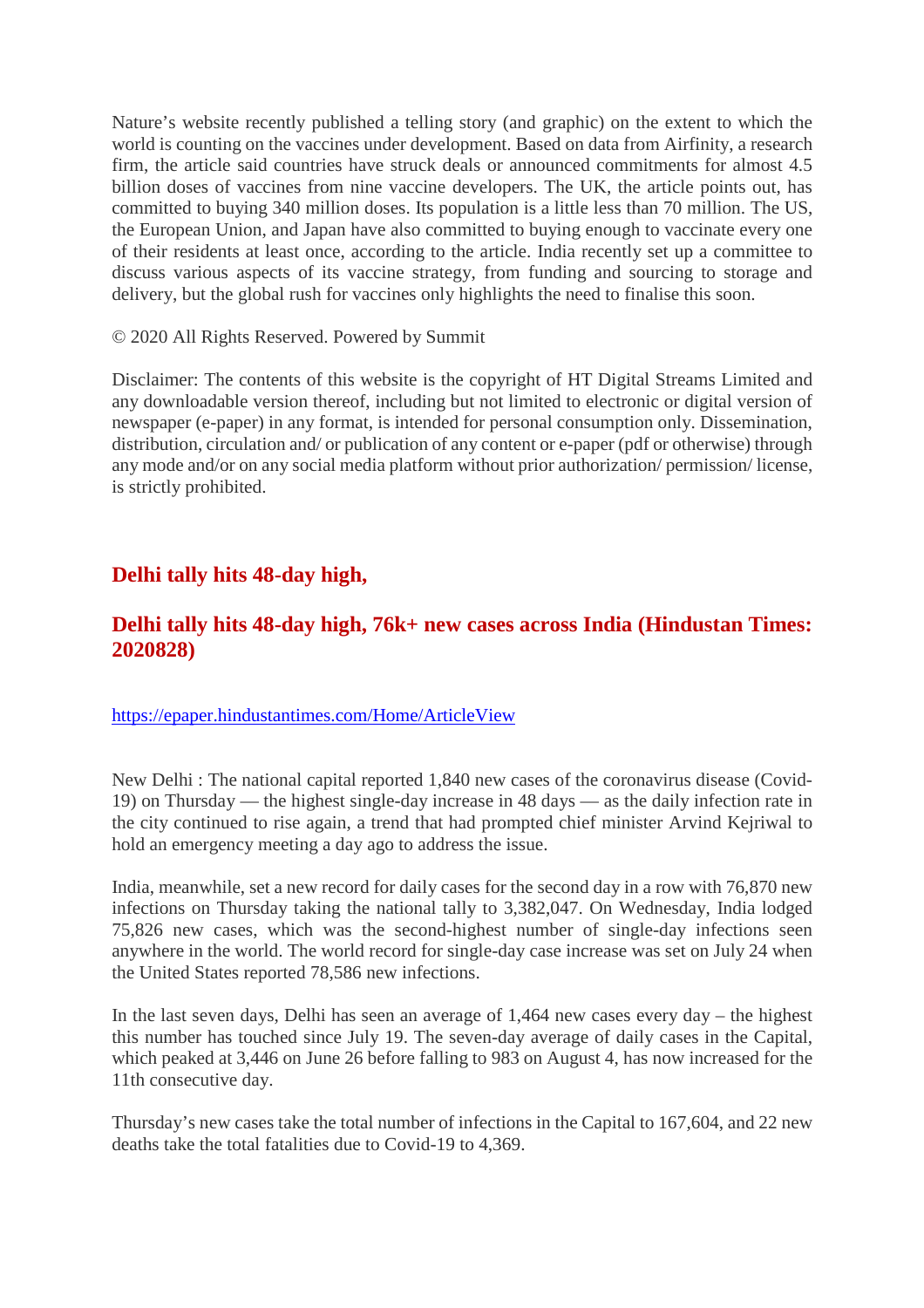On Wednesday, Kerjiwal acknowledged that Covid-19 cases in Delhi were increasing again, and announced that the city government would double the number of daily tests from current levels to around 40,000 per day in an effort to catch and isolate more infections. "For nearly one-and-a-half months now, the Covid-19 situation in Delhi is under control. But, since August 17, cases have been increasing again," the chief minister had said on Wednesday. "We have all brought coronavirus under control with great difficulty. It cannot be allowed to increase."

At an average, the city has conducted 17,960 tests every day in the past week, a significant drop from the highest it has touched so far — 21,660 daily tests for the week ending July 9.

According to Kejriwal, tests will be increased from "around 20,000 tests per day being conducted currently to 40,000 tests per day" in five to seven days. He urged city residents to get themselves tested on feeling the slightest of influenza-like symptoms.

The seven-day average positivity rate has also started rising again, with 8% of all tests conducted in the last week coming back positive, the highest in 41 days. Positivity rate — the fraction of tests that return positive — had dropped from a peak of 31.4% in mid-June to 5.7% at the end of July, but are now consistently rising again. In terms of the single-day positivity rate, 8.7% of samples tested on Thursday came back positive.

Positivity is a crucial metric because global health agencies like the World Health Organization say it shows how widespread the virus is in the community, and when coupled with an increase in new cases, it indicates that the virus is spreading fast. Test positive rate can rise if there are fewer tests, but also if the outbreak is growing.

#### **Covid Test (The Asian Age: 2020828)**

http://onlineepaper.asianage.com/articledetailpage.aspx?id=15068202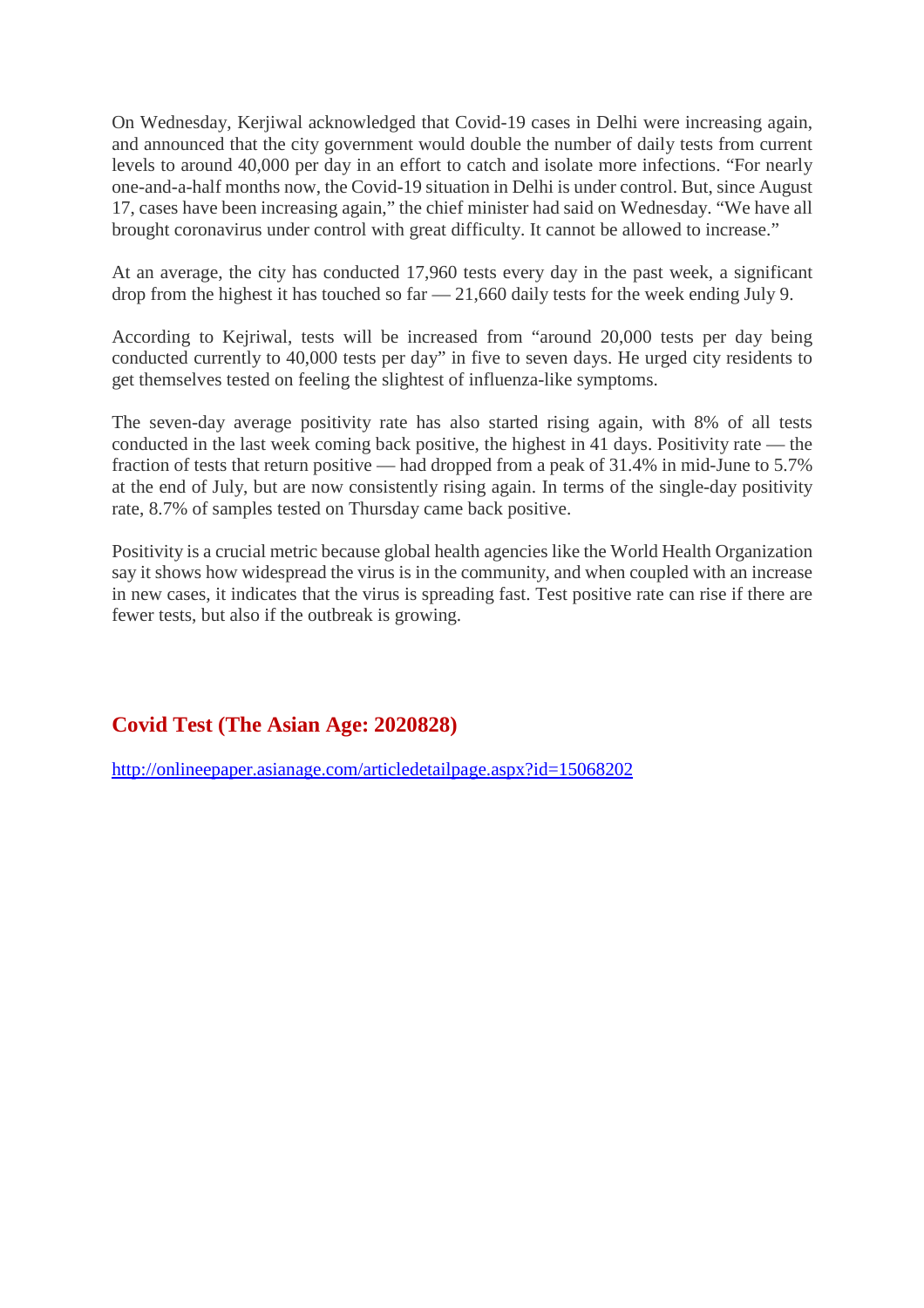## Centre: Never put pressure on AAP to reduce testing 'MHA putting pressure to not increase Covid test'

#### **AGE CORRESPONDENT** NEW DELHI, AUG. 27

Delhi health minister Satyendar Jain on<br>Thursday alleged that union home ministry pressurising officers in the<br>national capital to not increase the Covid testing<br>as directed by the chief minister Arvind Kejriwal. The allegation was denied by the Union home ministry.

As many as 1,840 new<br>cases and 22 deaths were<br>reported in the last 24<br>hours. Of the total 1,67,604 cases in the city, 13, 208 are active and 1,50,027 patients have recovered. The virusrelated fatalities have gone up to 4,369.<br>The Union home min-

istry on Thursday termed as baseless the allegation that it is putting pressure on the Delhi government not to increase Covid tests to 40,000 in Delhi. A Home ministry spokesperson said the marked improvement in the Covid situation in Delhi has been possible due to enhanced testing and other containment measures.

"The allegation raised in the letter of the health minister of Delhi Govt dated August 27, 2020, which is

### **Closely monitoring Delhi's** virus situation, says Centre

#### **AGE CORRESPONDENT** NEW DELHI, AUG. 27

A concerned home ministry is closely monitoring the corona situation in Delhi as there has been a sharp rise in Covid cases in the national capital over the last few days with  $1.544$  cases  $-$  the biggest single day spike in August being reported on Tuesday

Corona cases have been rising sharply in Delhi<br>since August 17. The home ministry has asked the<br>Delhi government to go in for "more aggressive test-

addressed to Union Home Secretary, to the effect that MHA is putting pressure<br>on Delhi Govt officers not to increase testing in Delhi is false and baseless," the spokesperson tweeted.

The Home Ministry said it was after the intervention of Union Home<br>Minister Amit Shah that the daily tests in Delhi, which were averaging around 4,000 per day till

ing and isolation" by increasing the tests from 20,000 to 40,000 daily.

"If required, arrangements will be made for<br>additional beds," officials<br>said. The home ministry is the Central nodal agency which is co-ordinating with all the states to make necessary preparations to deal with the corona crisis.

Officials said the situation in Delhi is being monitored very closely to ascertain as to what could be the possible reason<br>behind the sudden spurt in corona cases.

mid June, 2020, went up to around 18-20,000 per day in a calibrated manner.

According to sources in the Delhi government, Mr Jain has written a letter to Union home secretary Ajay<br>Bhalla and said, "I am Bhalla and said, shocked know to that Union home ministry officials pressurising Delhi officials not to increase the number of tests".

The AAP government in

the national capital on Wednesday decided to double the number of daily corona virus tests being conducted following a surge in the virus cases over the last 10 days. The decision was taken at a review meeting chaired by chief minister Mr Kejriwal that also had Mr Jain and various other officials in attendance.

Mr Jain pointed that in view of increase in Covid cases in Delhi, CM Mr Keiriwal had held an emergency meeting and ordered officers to double the number of tests within a week to 40,000 from current 20,000.<br>"Why does the union

home ministry interfere in the working of Delhi government and when there is an elected government<br>capable of taking decisions? Secondly, why is the Delhi government stopped from increasing the test? When testing was globally termed the best way to fight pandemic and it also helped in controlling the infection in the national<br>capital," wrote Mr Jain demanding city's officers are not pressurised and Centre must not interfere when Delhi government is going to increase the test.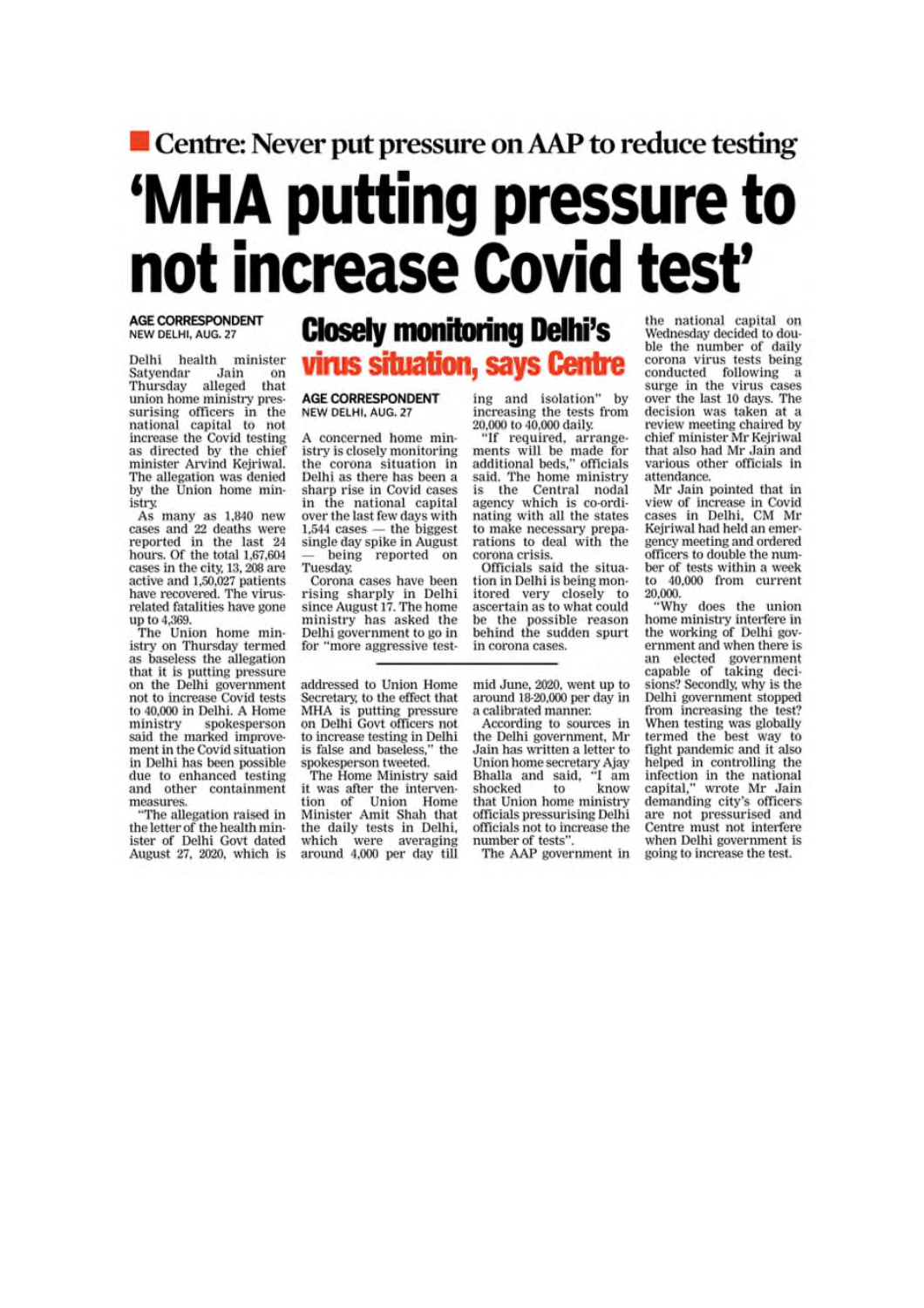#### **New Cases (The Asian Age: 2020828)**

http://onlineepaper.asianage.com/articledetailpage.aspx?id=15068283

## Overall cases cross 33.10L, total deaths go up to 60.472 Highest 1-day spike of 75,760 Covid cases

#### **AGE CORRESPONDENT** NEW DELHI, AUG. 27

With 75, 760 fresh cases and 1, 023 deaths, India recorded the highest single day jump in the novel coronavirus cases on Thursday as overall cases crossed 33.10 lakhs while total deaths in the country so far reached 60, 472, , as per Union health ministry. However, the number of recoveries too are improving and till Thursday,<br>India's total Covid-19 recoveries surpassed 25.23 lakhs out of which 56,013 persons were discharged

from medical supervision in the last 24 hours. India's Recovery Rate now is 76.24 per cent. The Recovery Rate is best in Delhi (90%), followed by Tamil Nadu<br>(85%), Bihar (83.80%). The country as of now has 7.26 lakh cases under active medical care.

"The sustained high<br>recoveries have ensured that the actual caseload of the country viz active cases comprise 21.93% of the total positive cases,"<br>said health ministry officials.

"A focus on standard of care protocol as described

**INDIA'S RECOVERY** Rate now is 76.24 per cent. The Recovery Rate is best in Delhi (90%), followed by Tamil Nadu (85%), Bihar (83.80%). The country as of now has 7.26 lakh cases under active medical care.

in the clinical management protocol of Ministry of Health Ministry better skilled doctors in the ICUs and hospitals, improved ambulance services, use of non-invasive oxygen and use of investigational therapies have led to the national Case Fatality<br>Rate (CFR) maintaining its downward slide. It has further slumped to stand<br>at 1.83% today," officials added.

As per data, 10<br>States/UTs are faring better in terms of Recovery Rate than the national<br>average. The CFR is lowest average. The CFK is lowest<br>in Assam (0.27%), followed<br>by Kerala (0.39%), Bihar<br>(0.42%), Odisha (0.51%), Telangana Tripura (0.87%), Andhra Pradesh  $(0.93\%).$ Chhattisgarh (0.95%), Goa (1.08%) and Jharkhand  $(1.09\%)$ .

#### **COVID-19 symptoms**

#### **Coronavirus | Experts widen list of COVID-19 symptoms (The Times of India: 2020828)**

https://www.thehindu.com/sci-tech/health/coronavirus-doctors-advised-to-screen-patientswith-stroke-irregular-heartbeat-for-covid-19/article32456596.ece

Involvement of other organs warrants that patients be closely followed up for any long-lasting impact.

COVID-19 which was considered a viral pneumonia when it was first detected eight months ago, is now a multi-systemic disease with many extra-pulmonary manifestations, warn experts and top doctors at the All India Institute of Medical Sciences (AIIMS). The medical experts added that involvement of other organs due to COVID-19 warrants that patients be closely followed up to check for any long lasting sequels, including reproductive health in young patients.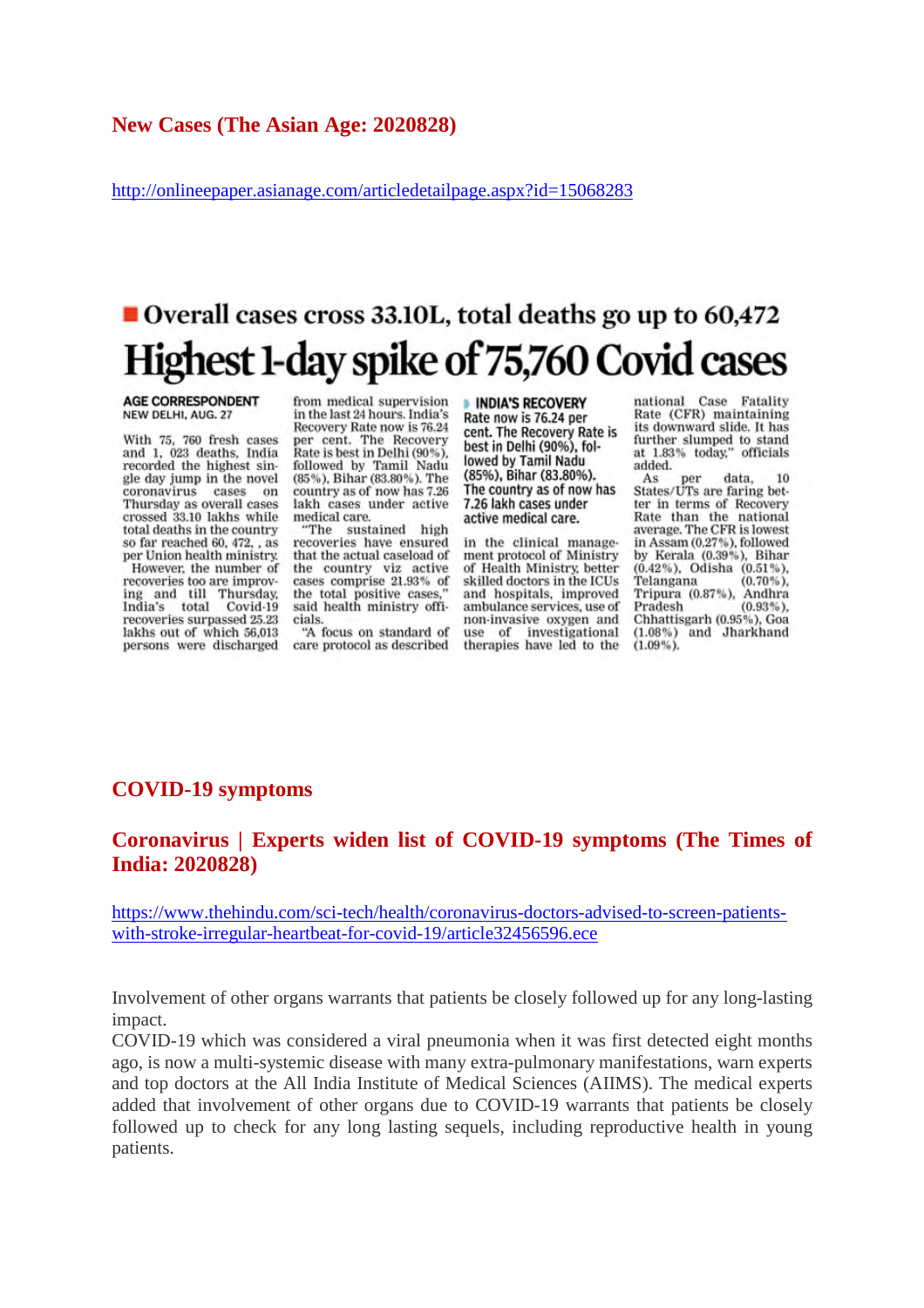You have reached your limit for free articles this month.

#### **Coronavirus symptoms:**

#### **Coronavirus symptoms: Persistent hiccups and three other uncommon symptoms of COVID-**

#### **01/5Coronavirus symptoms: Persistent hiccups and three other uncommon symptoms of COVID-19(The Times of India: 2020828)**

Initially, people infected with coronavirus only showed symptoms like fever, chills, breathlessness, body ache and headache. But as researchers are getting to know more about the virus, they are reporting new symptoms that some patients may develop.

The coronavirus pandemic has claimed more than 8 lakhs lives and infected around 23 lakhs people worldwide. The most common symptoms seen in people infected with the virus are much like flu symptoms including breathlessness.

Here are the five unusual symptoms of COVID 19 to watch out for:

#### 02/5Persistent hiccupsv

Two COVID-19 patients in the US have shown hiccups as their only major symptom. In research, experts say hiccups can be a very rare sign of COVID-19 infection, but it's still very early to say anything concrete about it. A lot more research is required to find the relation between COVID-19 infection and persistent hiccups.

#### 03/5Hair loss

Hair loss is also an uncommon symptom of COVID-19 infection. A new study highlighted how some people reported hair loss post COVID recovery. In fact there have been multiple researchers that show COVID-19 patients have reported hair loss two months after recovery.

#### 04/5Purple toe rash

Some teenagers and young adults infected with COVID-19 have experienced painful red and purple rashes on their toes and fingers. This rash is just like frostbite. Experts have named it as the COVID- toe.

#### 05/5Rash, hives or chicken pox-like lesions

Dermatologist in Italy assessed 88 people who had COVID infection. They found that 20 per cent of these people had some skin related symptoms. These skin symptoms were like red rashes, chickenpox-like lesions and widespread hives. Some of these rashes even looked like superficial clotting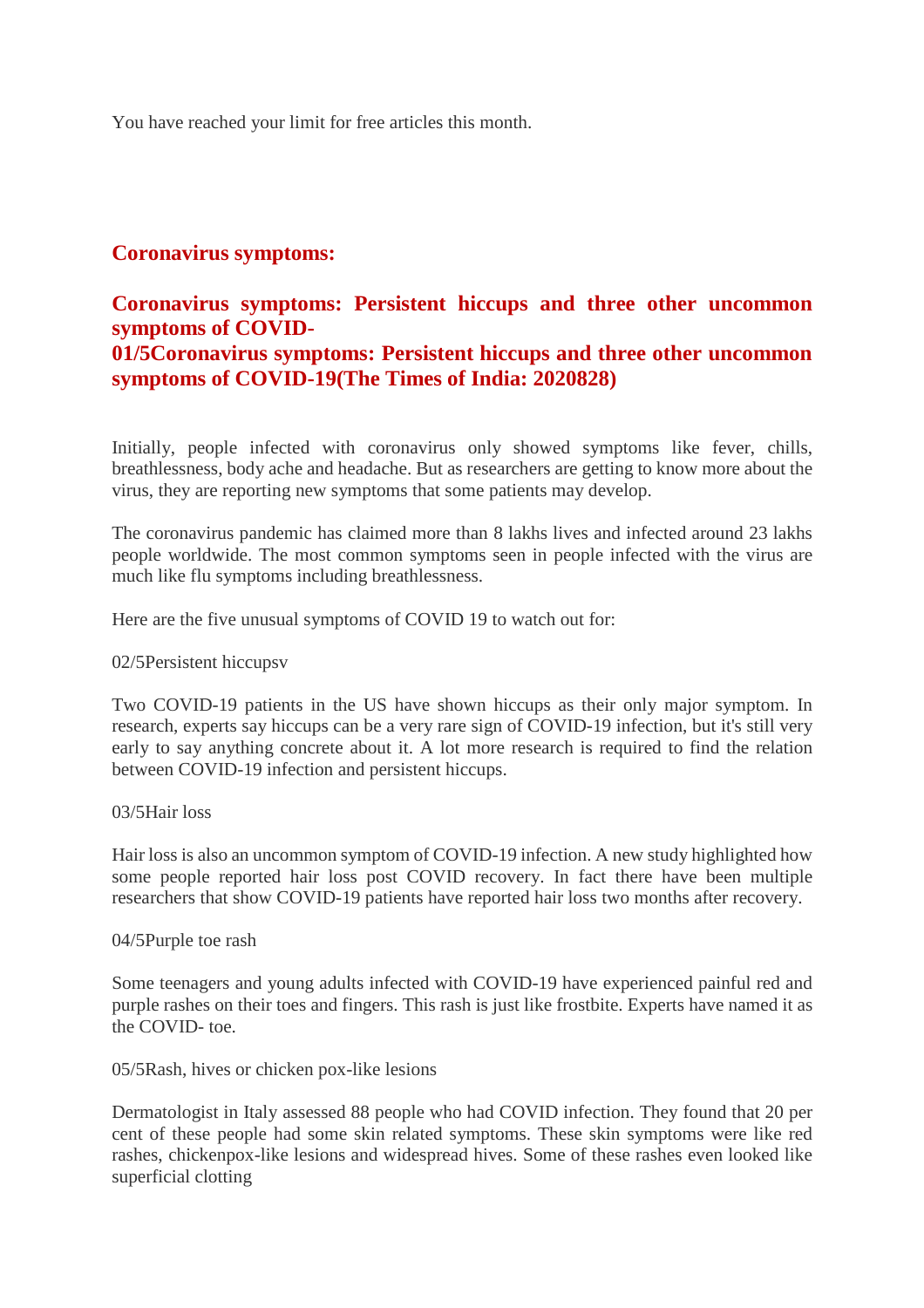#### **Dengue**

#### **5 side-effects of dengue that may last for a while after recovery (The Times of India: 2020828)**

https://timesofindia.indiatimes.com/life-style/health-fitness/health-news/5-side-effects-ofdengue-that-may-last-for-a-while-after-recovery/photostory/77784296.cms?picid=77784315

Monsoon and mosquito-borne diseases are synonymous to each other. As the rainy season approaches, you will find a sudden rise in the number of mosquitoes in your vicinity. The hot and humid climate is perfect for breeding of blood-sucking insects, who carry deadly diseases like dengue.

#### 02/8Here are some common side-effects

Dengue fever, also known as breakbone fever is a vector-borne disease, caused by four different viruses and spread by female Aedes mosquitoes. The common symptoms include muscle, bone and joint pain, rashes, high fever, throbbing headache, vomiting and feeling nauseous. These symptoms may range from mild to severe. But what if we say that after being infected by the dengue, its implication on your health could last a little longer after your recovery. That is true!

There is no vaccine or specific treatment available to treat dengue. Your doctor may recommend you to take plenty of fluids to avoid dehydration from vomiting and a high fever. But this disease breaks down your immunity and our body has to suffer for a while after the recovery. Here are 5 common side effects of dengue.

#### READMORE 03/8Stress and Anxiety

Patients with a history of dengue have higher anxiety and stress symptoms as compared to others. They may suffer from psychiatric and psychological conditions which are important to tackle.

#### Dengue

5 side-effects of dengue that may last for a while after recovery5 side-effects of dengue that may last for a while after recovery

Monsoon and mosquito-borne diseases are synonymous to each other. As the rainy season approaches, you will find a sudden rise in the number of mosquitoes in your vicinity. The hot and humid climate is perfect for breeding of blood-sucking insects, who carry deadly diseases like dengue.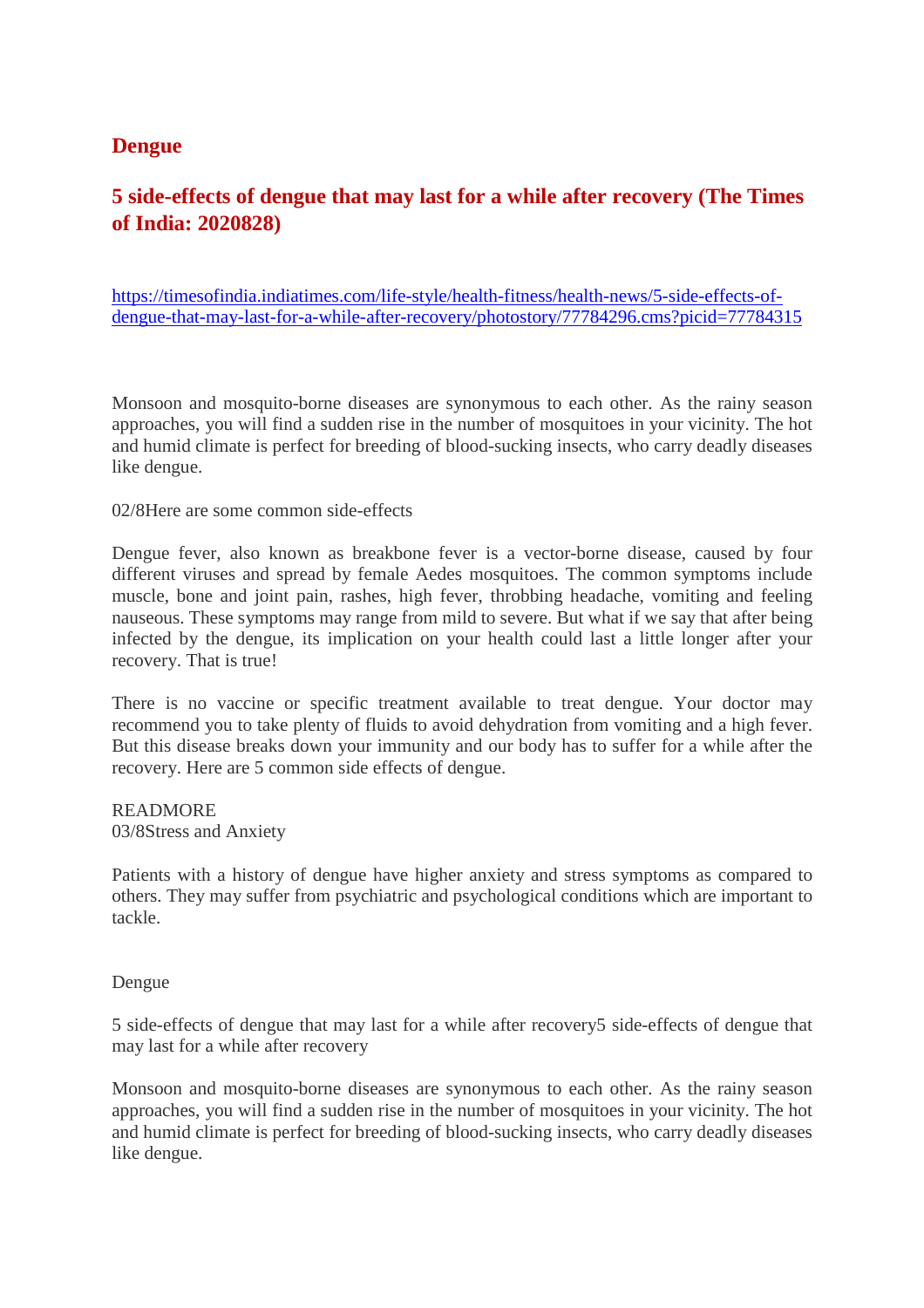#### 02/8Here are some common side-effects

Dengue fever, also known as breakbone fever is a vector-borne disease, caused by four different viruses and spread by female Aedes mosquitoes. The common symptoms include muscle, bone and joint pain, rashes, high fever, throbbing headache, vomiting and feeling nauseous. These symptoms may range from mild to severe. But what if we say that after being infected by the dengue, its implication on your health could last a little longer after your recovery. That is true!

There is no vaccine or specific treatment available to treat dengue. Your doctor may recommend you to take plenty of fluids to avoid dehydration from vomiting and a high fever. But this disease breaks down your immunity and our body has to suffer for a while after the recovery. Here are 5 common side effects of dengue.

READMORE 03/8Stress and Anxiety

Patients with a history of dengue have higher anxiety and stress symptoms as compared to others. They may suffer from psychiatric and psychological conditions which are important to tackle.

04/8Hair fall

01/8What you should know about dengue

Monsoon and mosquito-borne diseases are synonymous to each other. As the rainy season approaches, you will find a sudden rise in the number of mosquitoes in your vicinity. The hot and humid climate is perfect for breeding of blood-sucking insects, who carry deadly diseases like dengue.

02/8Here are some common side-effects

Dengue fever, also known as breakbone fever is a vector-borne disease, caused by four different viruses and spread by female Aedes mosquitoes. The common symptoms include muscle, bone and joint pain, rashes, high fever, throbbing headache, vomiting and feeling nauseous. These symptoms may range from mild to severe. But what if we say that after being infected by the dengue, its implication on your health could last a little longer after your recovery. That is true!

There is no vaccine or specific treatment available to treat dengue. Your doctor may recommend you to take plenty of fluids to avoid dehydration from vomiting and a high fever. But this disease breaks down your immunity and our body has to suffer for a while after the recovery. Here are 5 common side effects of dengue.

#### READMORE 03/8Stress and Anxiety

Patients with a history of dengue have higher anxiety and stress symptoms as compared to others. They may suffer from psychiatric and psychological conditions which are important to tackle.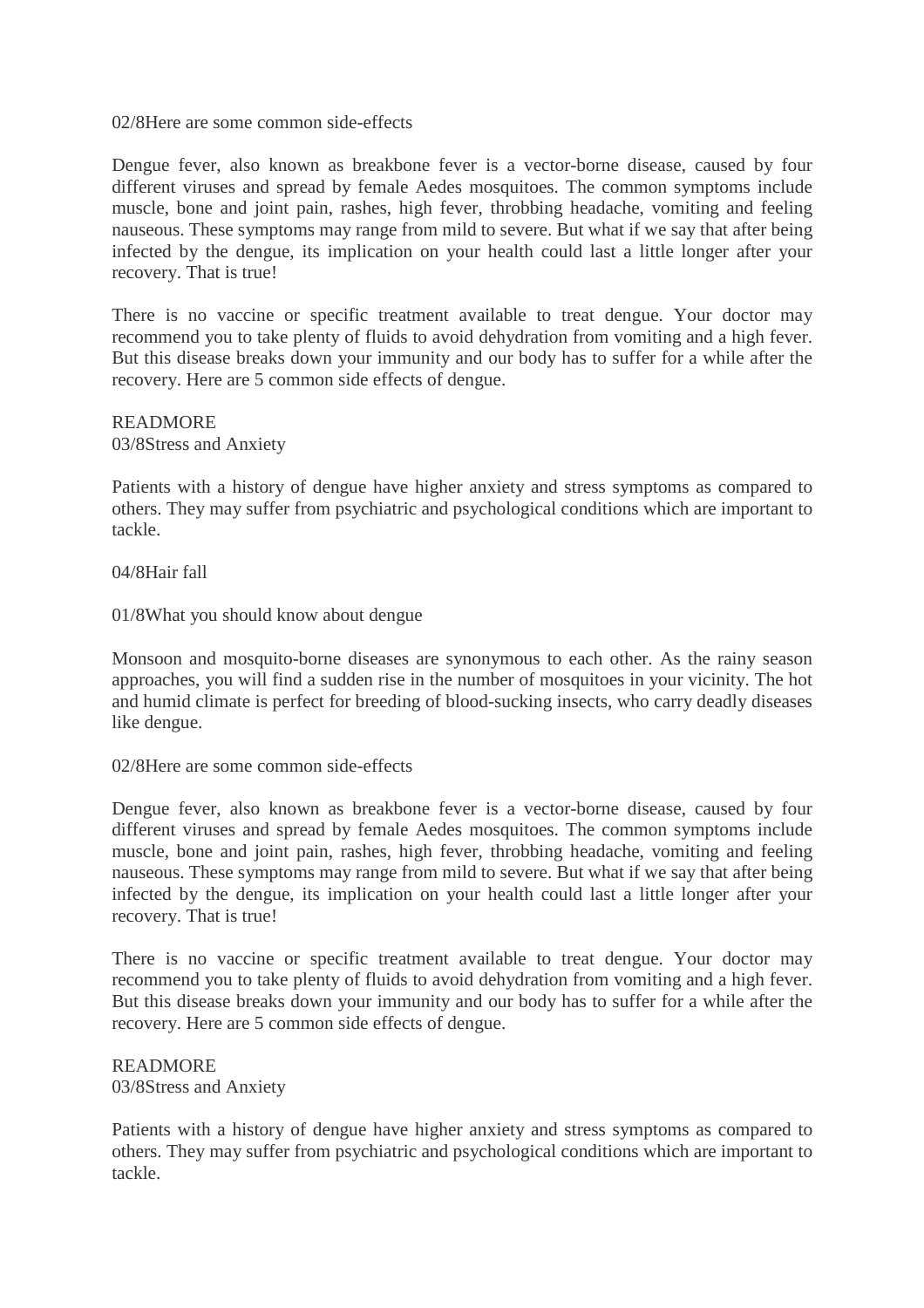#### **Covid-19 infection**

#### **Dialysis patients at greater risk of Covid-19 infection: Study (New Kerala: 2020828)**

#### https://www.newkerala.com/news/2020/151944.htm

It's widely known fact that Covid-19 can spread rapidly among residents in nursing homes and now, Johns Hopkins study shows people receiving hemodialysis for chronic kidney disease may be at even greater risk for infection from the virus.

For the study, published in the journal Morbidity and Mortality Weekly Report, investigated an outbreak of Covid-19 that occurred in April 2020 in a 200-bed Maryland nursing home with an independently operated, on-site hemodialysis centre.

Based on our results, we believe that nursing home residents undergoing dialysis are more likely than others in a facility to have repeated and prolonged exposures to the SARS-CoV-2 virus," said study lead author Benjamin Bigelow from Johns Hopkins University in the US.

"Therefore, they may be at greater risk of infection and subsequent Covid-19," Bigelow added.

According to the researchers, of the 170 residents at the facility, 32 received dialysis treatment between April 16 and April 30. By the end of the study period, testing for exposure to SARS-CoV-2 was conducted on all but three of the residents (they refused and were counted as negative).

The researchers reported that 15 of the 32 residents (47 per cent) on dialysis tested positive while only 22 of the other 138 residents (16 per cent) did.

"Our study suggests that homes and dialysis centres need to maintain clear and constant communication to improve infection prevention practices throughout the process of transporting residents to dialysis and during the dialysis itself," said researchers.

Residents who undergo dialysis should be carefully monitored, and testing prioritization must account for any contact with dialysis staff who may have been exposed to SARS-CoV-2, the study authors wrote.

"Identifying cases early, along with aggressive infection prevention and control, are the keys to protecting those in nursing homes with chronic kidney disease and who are most at risk during the pandemic," they noted.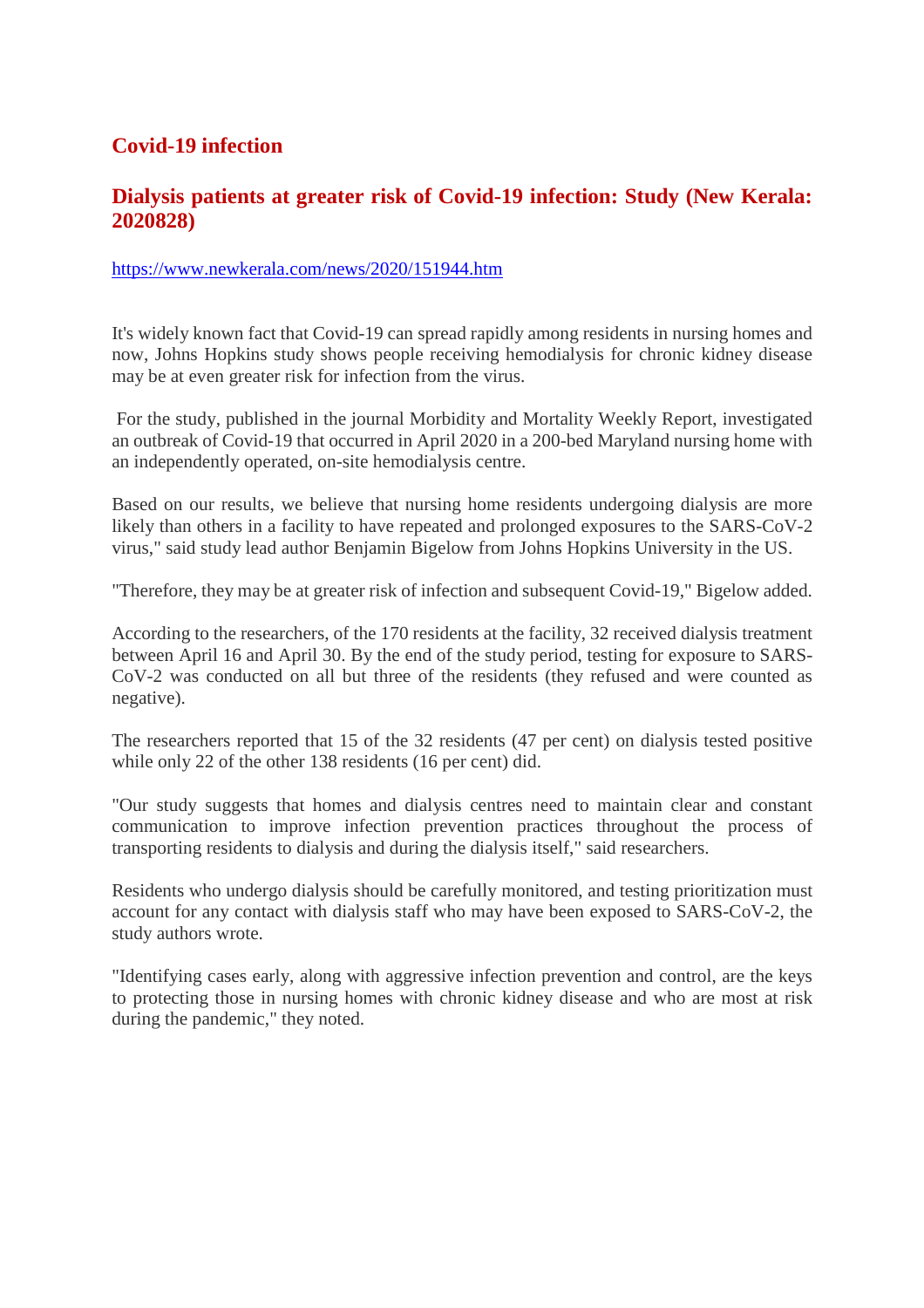#### **Ayurvedic remedy**

#### **Ayurvedic remedy for herpes receives patent from US (New Kerala: 2020828)**

https://www.newkerala.com/news/2020/151894.htm

Biogetica on Thursday announced the results of trials of a herpes medicine, which successfully marks reduced time and early treatment with the use of a combination therapy of the company's hyperisince and reginmune. The Ayurvedic remedy has been granted a patent by the US patent office.

In 2004, Dr. T Vijayan from the JSS School of pharmaceuticals discovered that extracts of Hypericum Mysorense, a rare plant from the Nilgiri Hills, could completely suppress the herpes virus in-vitro.

Hyperisince has since been licensed by AYUSH for the management of herpes and is gaining popularity amongst both doctors and patients looking for a safe and effective way of dealing with this virus, variants of which are called herpes simplex and herpes zoster.

Clinical trials published in 2017 showed remarkable results for herpes, busting the age-old myth that Ayurveda takes a longer time to show results and that someone with herpes will always have recurrences.

In the trial, it was seen that a herpes outbreak usually lasts 21 days without treatment. The combination therapy of hyperisince and reginmune however brought the average time down to 3 days from nine days.

Furthermore, 76 per cent of patients with genital herpes who took the combination of hyperisince and reginmune did not have a relapse of herpes for the follow-up period of 2 years.

Speaking on the development, Dr. Vijay Kamat, Medical Director, Biogetica, said, "It is amazing to see how nature in its original perfection can outperform and complement synthetic molecules as medicine. This is a reality that both doctors and patients are waking up to globally."

He added that "We are successful, as each study we have conducted has shown groundbreaking results. We are failures as products such as hyperisince still do not sell even one tenth."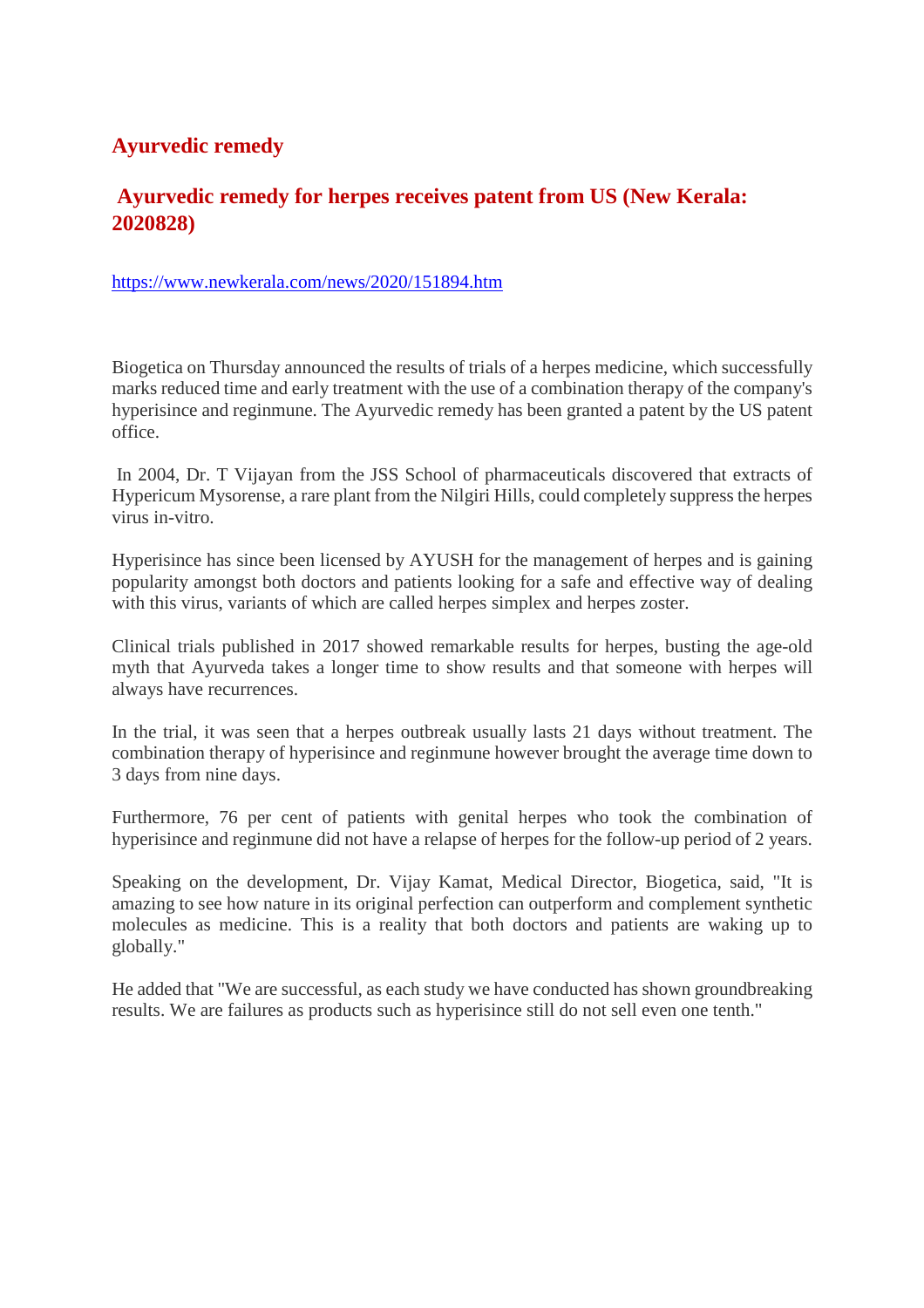#### **Vitamin C**

#### **Vitamin C is the key to better muscles in later life: Study (New Kerala: 2020828)**

#### https://www.newkerala.com/news/2020/151866.htm

: Older people who eat plenty of vitamin C - commonly found in citrus fruits, berries, and vegetables - have the best skeletal muscle mass, according to new research.

Published in the Journal of Nutrition, the study was lead by the University of East Anglia (UEA).

This is important because people tend to lose skeletal muscle mass as they get older - leading to sarcopenia (a condition characterised by loss of skeletal muscle mass and function), frailty, and reduced quality of life.

Lead researcher Prof Ailsa Welch, from UEA's Norwich Medical School said "As people age, they lose skeletal muscle mass and strength. People over 50 lose up to one per cent of their skeletal muscle mass each year, and this loss is thought to affect more than 50 million people worldwide. It's a big problem because it can lead to frailty and other poor outcomes such as sarcopenia, physical disability, type-2 diabetes, reduced quality of life, and death."

The professor added "We know that Vitamin C consumption is linked with skeletal muscle mass. It helps defend the cells and tissues that make up the body from potentially harmful free radical substances. Unopposed these free radicals can contribute to the destruction of muscle, thus speeding up age-related decline. But until now, few studies have investigated the importance of Vitamin C intake for older people. We wanted to find out whether people eating more Vitamin C had more muscle mass than other people."

The research team studied data from more than 13,000 people aged between 42-82 years, who are taking part in the EPIC (European Prospective Investigation into Cancer and Nutrition) Norfolk Study.

They calculated their skeletal muscle mass and analysed their vitamin C intakes from a sevenday food diary. They also examined the amount of vitamin C in their blood.

Dr Richard Hayhoe, also from UEA's Norwich Medical School, said "We studied a large sample of older Norfolk residents and found that people with the highest amounts of vitamin C in their diet or blood had the greatest estimated skeletal muscle mass, compared to those with the lowest amounts.

"We are very excited by our findings as they suggest that dietary vitamin C is important for muscle health in older men and women and may be useful for preventing age-related muscle loss. This is particularly significant as Vitamin C is readily available in fruits and vegetables,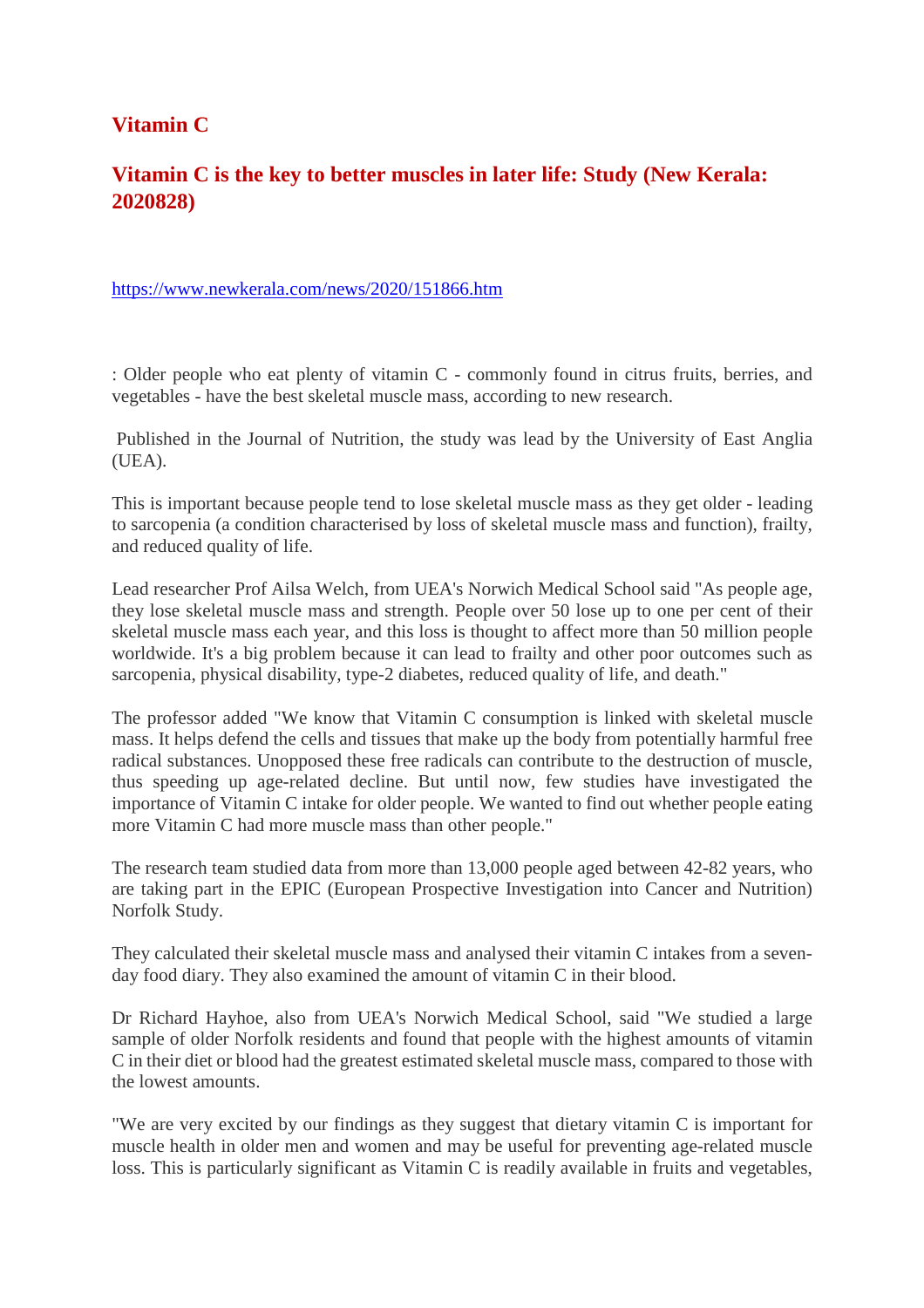or supplements, so improving intake of this vitamin is relatively straightforward," Dr Hayhoe said.

Adding further, the researcher said "We found that nearly 60 per cent of men and 50 per cent of women participants were not consuming as much Vitamin C as they should, according to the European Food Safety Agency recommendations. We're not talking about people needing mega-doses. Eating citrus fruit, such as orange, each day, and having a vegetable side to a meal will be sufficient for most people."

#### **Nomophobia**

#### **Nomophobia' is associated with poor sleep health in college students, study finds (New Kerala: 2020828)**

https://www.newkerala.com/news/2020/151836.htm

The fear of not being in contact with a mobile phone -- omophobia -- is extremely common among college students and is associated with poor sleep health, according to a new study.

Preliminary results show that 89 per cent of a sample of college students had moderate or severe nomophobia. Greater nomophobia was significantly related to greater daytime sleepiness and more behaviors associated with poor sleep quality.

"We found that college students who experience more 'nomophobia' were also more likely to experience sleepiness and poorer sleep hygiene such as long naps and inconsistent bed and wake times," said lead author Jennifer Peszka, Ph.D., professor of psychology at Hendrix College in Conway, Arkansas.

While Peszka anticipated that nomophobia would be common among the study participants, she was surprised by its high prevalence.

"Because our study suggests a connection between nomophobia and poorer sleep, it is interesting to consider what the implications will be if nomophobia severity continues to increase," she said.

The study involved 327 university students with a mean age of 20 years. Participants completed several questionnaires, including the Nomophobia Questionnaire, the Epworth Sleepiness Scale, and the Sleep Hygiene Index.

Peszka also noted that one common recommendation for improving sleep habits is to limit phone use before and during bedtime. However, she said that for people who have nomophobia, this recommendation could exacerbate bedtime anxiety and disrupt sleep, rather than improve it.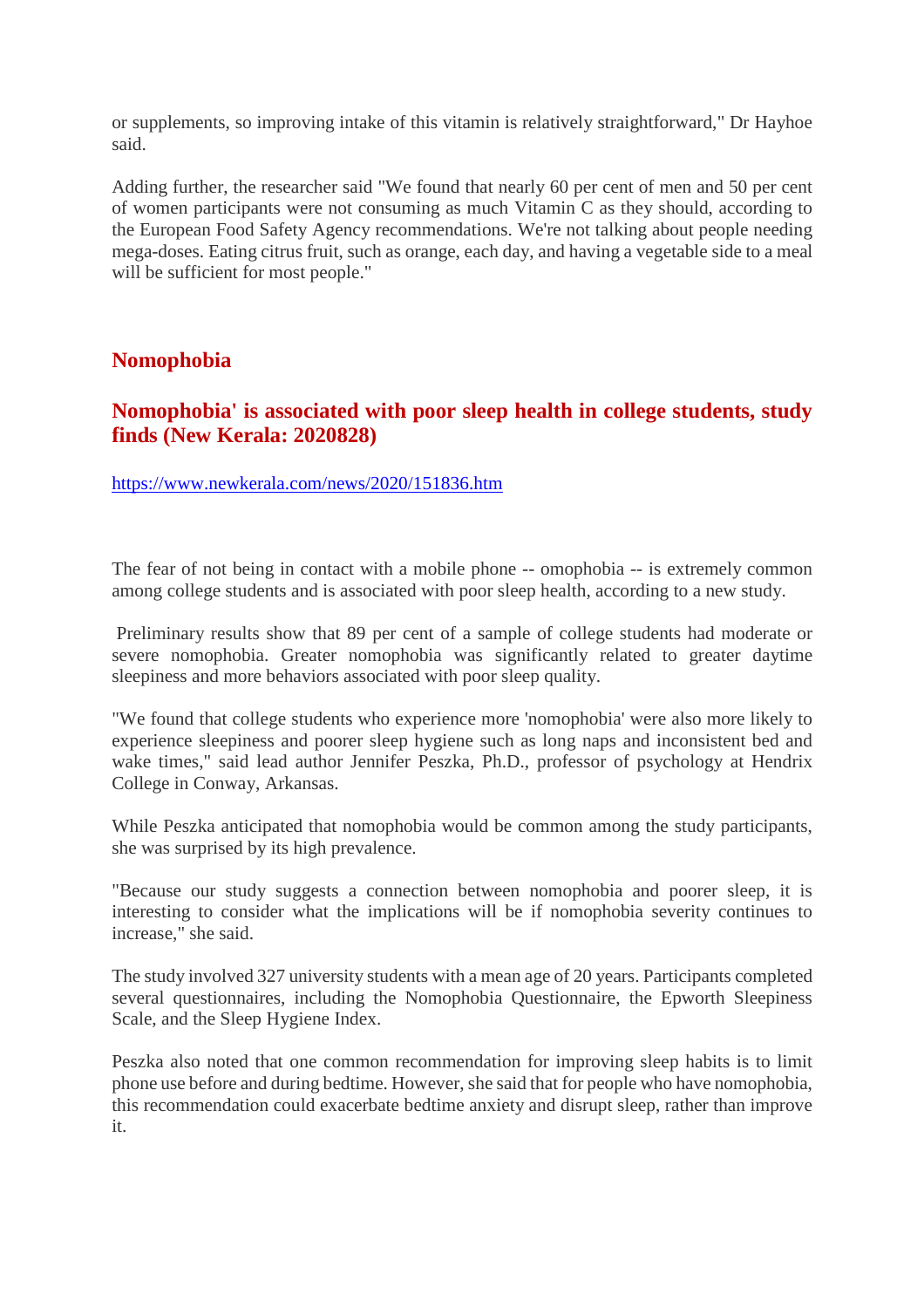"The recommendation to curtail bedtime phone use, which is meant to improve sleep and seems rather straightforward, might need adjustment or consideration for these individuals," she said.

The research team included co-investigators David Mastin, Ph.D., and Bruce Moore, Ph.D., from the University of Arkansas at Little Rock, where the other co-authors are undergraduate student researchers Shalonda Michelle, Benjamin T. Collins, Nataly Abu-Halimeh, Monnar Quattom, Maya Henderson, Madison Sanders, and Jeremiah Critton.

The research abstract was published recently in an online supplement of the journal Sleep.

#### **Depressed teens**

#### **Depressed teens at heart attack risk in midlife: Study (New Kerala: 2020828)**

https://www.newkerala.com/news/2020/151640.htm

In a warning for parents, researchers say that depression or anxiety in the teenage years is linked to a 20 per cent greater likelihood of having a heart attack in mid-life.

"Parents need to be vigilant and look for signs of stress, depression or anxiety that is beyond the normal teenage, seek help if there seems to be a persistent problem," said study author Cecilia Bergh of Orebro University in Sweden.

There are indications that mental well-being is declining in young people.

The study investigated whether conditions like depression in adolescence (age 18 or 19) are associated with a higher risk of cardiovascular disease in adulthood. The team also examined the possible role of stress resilience (ability to cope with stress in everyday life) in helping to explain any associations.They included 238,013 men born between 1952 and 1956 who underwent extensive examinations in late adolescence and were then followed into middle age (up to the age of 58 years).

The assessments at the age of 18 or 19 years included medical, psychiatric, and physical examinations by physicians and psychologists. Stress resilience was measured by an interview with a psychologist and a questionnaire, and based on familial, medical, social, behavioural and personality characteristics.

A total of 34,503 men were diagnosed with a non-psychotic mental disorder (such as depression or anxiety) at conscription. Follow-up for cardiovascular disease was through hospital medical records. The study found that a mental disorder in adolescence was associated with the risk of having a myocardial infarction (heart attack) by middle age.

Compared to men without mental illness in adolescence, the risk of myocardial infarction was 20 per cent higher among men with a diagnosis - even after taking into account other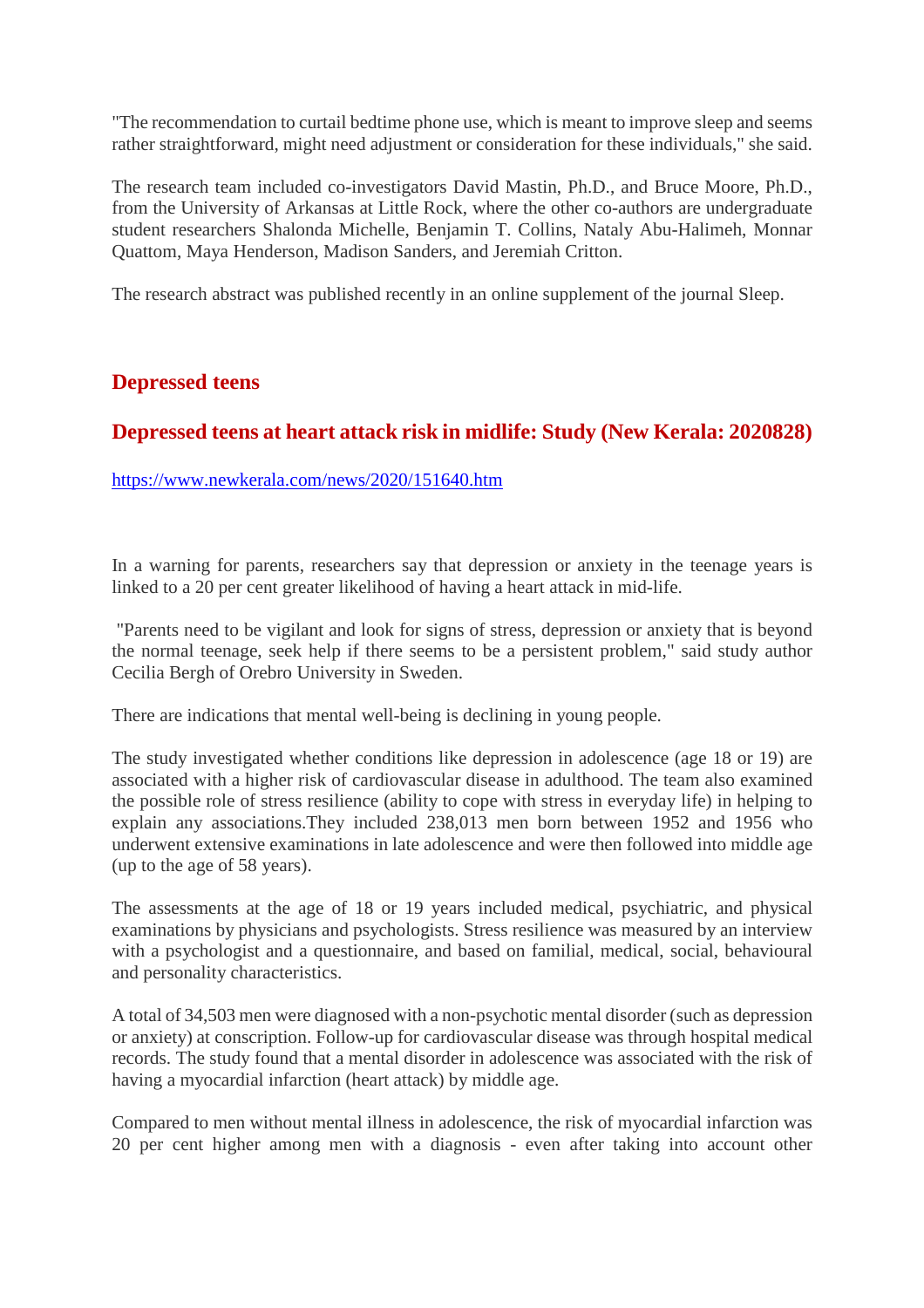characteristics in adolescence such as blood pressure, body mass index and parental socioeconomic status.

The association between mental illness and heart attack was partly - but not completely explained by poorer stress resilience and lower physical fitness in teenagers with a mental illness.

"Better fitness in adolescence is likely to help protect against later heart disease, particularly if people stay fit as they age," the study authors wrote.

The study was recently presented at the 'ESC Congress 2020 - The Digital Experience' event.

#### **Psychotic disorders**

#### **Scientists use blood test to predict who is likely to develop psychotic disorders (New Kerala: 2020828)**

Scientists have discovered that testing the levels of certain proteins in blood samples can predict whether a person at risk of psychosis is likely to develop a psychotic disorder years later.

The study, published in the current edition of JAMA Psychiatry, was led by researchers from RCSI University of Medicine and Health Sciences.

Based on certain criteria, such as mild or brief psychotic symptoms, some people are considered to be clinically at high risk of developing a psychotic disorder, such as schizophrenia. However, only 20 percent to 30 percent of these people will actually go on to develop a psychotic disorder.

The researchers analysed blood samples taken from people at clinical high risk of psychosis. These individuals were followed up for several years to see who did and did not develop a psychotic disorder.

After assessing the proteins in blood samples and using machine learning to analyse this data, the scientists were able to find patterns of proteins in the early blood samples that could predict who did and did not develop a psychotic disorder at follow-up.

Many of these proteins are involved in inflammation, suggesting that there are early changes in the immune system in people who go on to develop a psychotic disorder. The findings also suggest that it is possible to predict their outcomes using blood samples taken several years in advance.

The most accurate test was based on the 10 most predictive proteins. It correctly identified those who would go on to develop a psychotic disorder in 93 percent of high-risk cases, and it correctly identified those who would not in 80 percent of cases.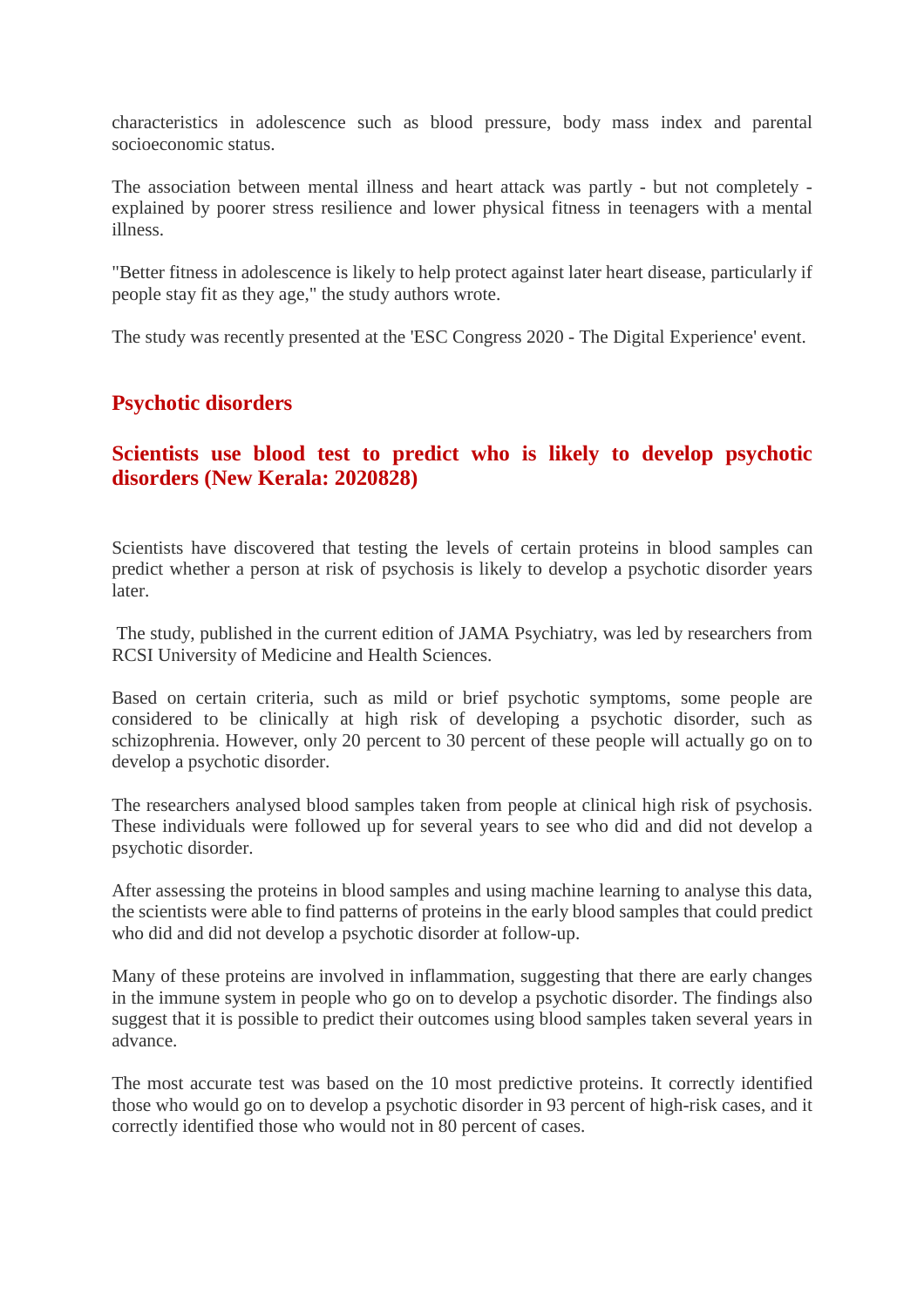"Ideally, we would like to prevent psychotic disorders, but that requires being able to accurately identify who is most at risk," said Professor David Cotter, the study's senior and corresponding author and professor of molecular psychiatry at RCSI.

"Our research has shown that, with help from machine learning, analysis of protein levels in blood samples can predict who is at truly at risk and could possibly benefit from preventive treatments. We now need to study these markers in other people at high risk of psychosis to confirm these findings," Cotter.

A patent application has been filed, and the research team is working to commercialise this research through licensing or partnering with industry.

#### **Psychotic disorders**

#### **Scientists use blood test to predict who is likely to develop psychotic disorders (New Kerala: 2020828)**

Scientists have discovered that testing the levels of certain proteins in blood samples can predict whether a person at risk of psychosis is likely to develop a psychotic disorder years later.

The study, published in the current edition of JAMA Psychiatry, was led by researchers from RCSI University of Medicine and Health Sciences.

Based on certain criteria, such as mild or brief psychotic symptoms, some people are considered to be clinically at high risk of developing a psychotic disorder, such as schizophrenia. However, only 20 percent to 30 percent of these people will actually go on to develop a psychotic disorder.

The researchers analysed blood samples taken from people at clinical high risk of psychosis. These individuals were followed up for several years to see who did and did not develop a psychotic disorder.

After assessing the proteins in blood samples and using machine learning to analyse this data, the scientists were able to find patterns of proteins in the early blood samples that could predict who did and did not develop a psychotic disorder at follow-up.

Many of these proteins are involved in inflammation, suggesting that there are early changes in the immune system in people who go on to develop a psychotic disorder. The findings also suggest that it is possible to predict their outcomes using blood samples taken several years in advance.

The most accurate test was based on the 10 most predictive proteins. It correctly identified those who would go on to develop a psychotic disorder in 93 percent of high-risk cases, and it correctly identified those who would not in 80 percent of cases.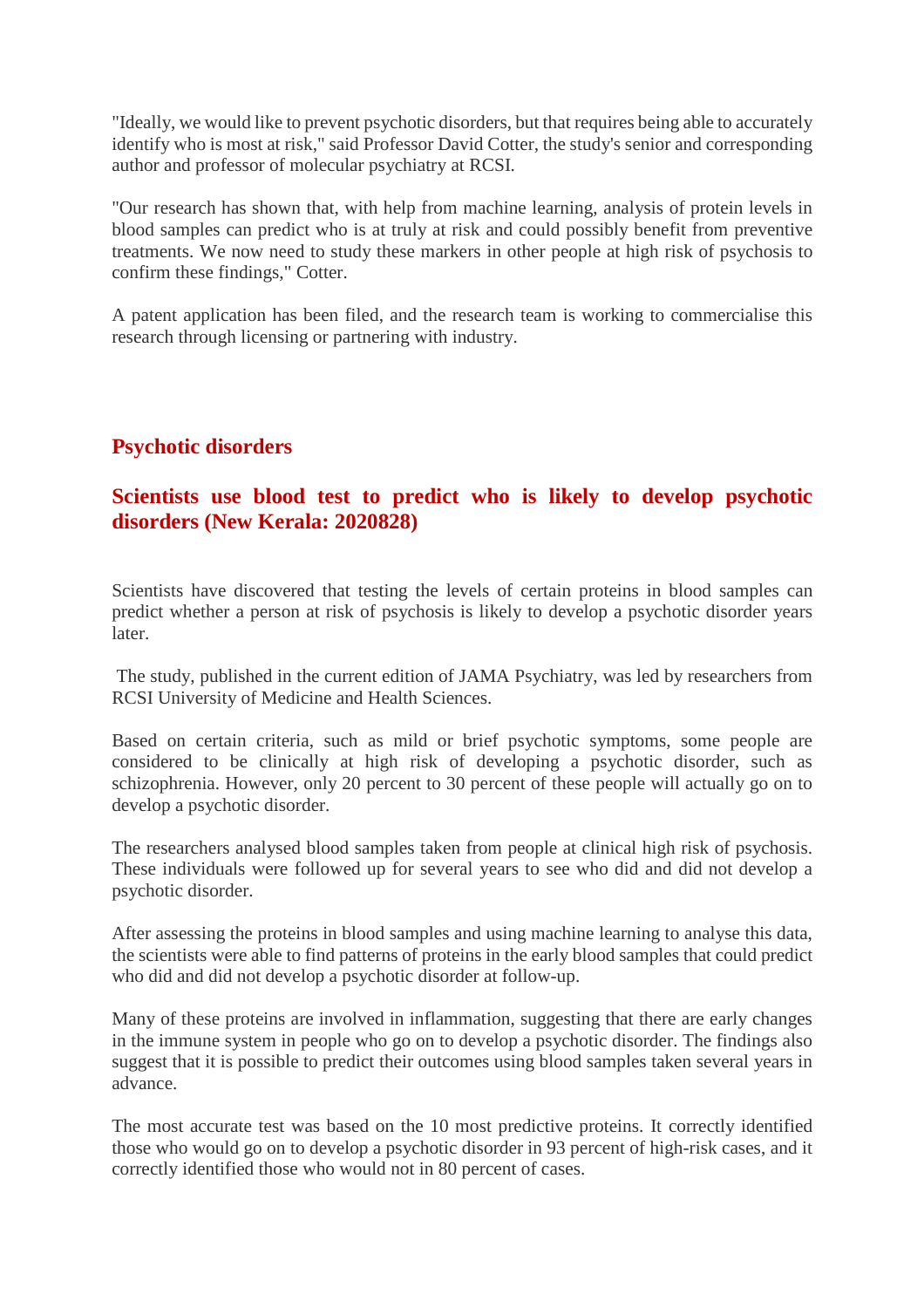"Ideally, we would like to prevent psychotic disorders, but that requires being able to accurately identify who is most at risk," said Professor David Cotter, the study's senior and corresponding author and professor of molecular psychiatry at RCSI.

"Our research has shown that, with help from machine learning, analysis of protein levels in blood samples can predict who is at truly at risk and could possibly benefit from preventive treatments. We now need to study these markers in other people at high risk of psychosis to confirm these findings," Cotter.

A patent application has been filed, and the research team is working to commercialise this research through licensing or partnering with industry.

#### **ऐिंटबॉडी,**

#### **Explainer: कोरोना को हरानेके बाद शरीर मिकतनेिदन रहती हैऐिंटबॉडी, रसचमसामनेआई बात (Navbharat Times: 2020828)**

https://navbharattimes.indiatimes.com/metro/mumbai/other-news/explainer-on-decay-period-of-covid-antibodies-andstrategy-of-corona-vaccine/articleshow/77796164.cms

कोरोना की कारगर वैकसीन बनाने और इसके खिलाफ शरीर की कुदरती प्रतिरोधक क्षमता पर अभी बहस जारी है। कुछ जानकार कहते हैं कि इससे उबरने वालों के शरीर में इससे बचे रहने की क्षमता महज 50 दिन के आसपास रहती है, वहीं कछ इससे अलग राय रखते हैं। जानिए (covid antibodies explainer) इस बहस के बारेम।

विशेषज्ञों का कहना है कि कोरोना की एंटीबॉडीज बहत लंबे समय तक नहीं बनी रहती हैं मंबई के जेजे ग्रुप ऑफ हॉस्पिटल्स के सटाफ पर हए सर्वे की रिपोर्ट से यह जानकारी मिली है यह तथय इलाज का तरीका तय करने, वैकसीन की रणनीति बनाने में निर्णायक साबित हो सकता है

#### मंबुई

.<br>कोरोना पर बारीकी से नजर रख रहे विशेषज्ञों का कहना है कि कोरोना से उबर चुके मरीजों के शरीर में एंटीबॉडीज बहत लंबे समय तक नहीं बनी रहती हैं। मंबई के जेजे ग्रुप ऑफ हॉस्पिटल्स के सुटाफ पर हए सर्वे पर आधारित रिपोर्ट बताती है कि ये एंटीबॉडीज कुछ महीनों से जयादा शरीर में नहीं टिक रही हैं। यह तथय कोरोना का इलाज का तरीका तय करने, खासकर, उसकी वैकसीन तैयार करने और जनता को लगाने की रणनीति बनाने में निर्णायक साबित हो सकता है। आइए जानते हैं कि परा मामला है कया-

#### कया हैं एंटीबॉडीज और कयों हैं जरूरी

एंटीबॉडीज हमारे शरीर की प्रतिरोधक प्रणाली के अहम अंग होती हैं। ये इमयनोगलोबयुलिंस नामके प्रोटीन के ततव होते हैं। वहीं शरीर में नकसान पहंचाने वाले ततव एंटिजन कहलाते हैं। ये वायरस, बैकटीरिया या हानिकारक केमिकल कुछ भी हो सकते हैं।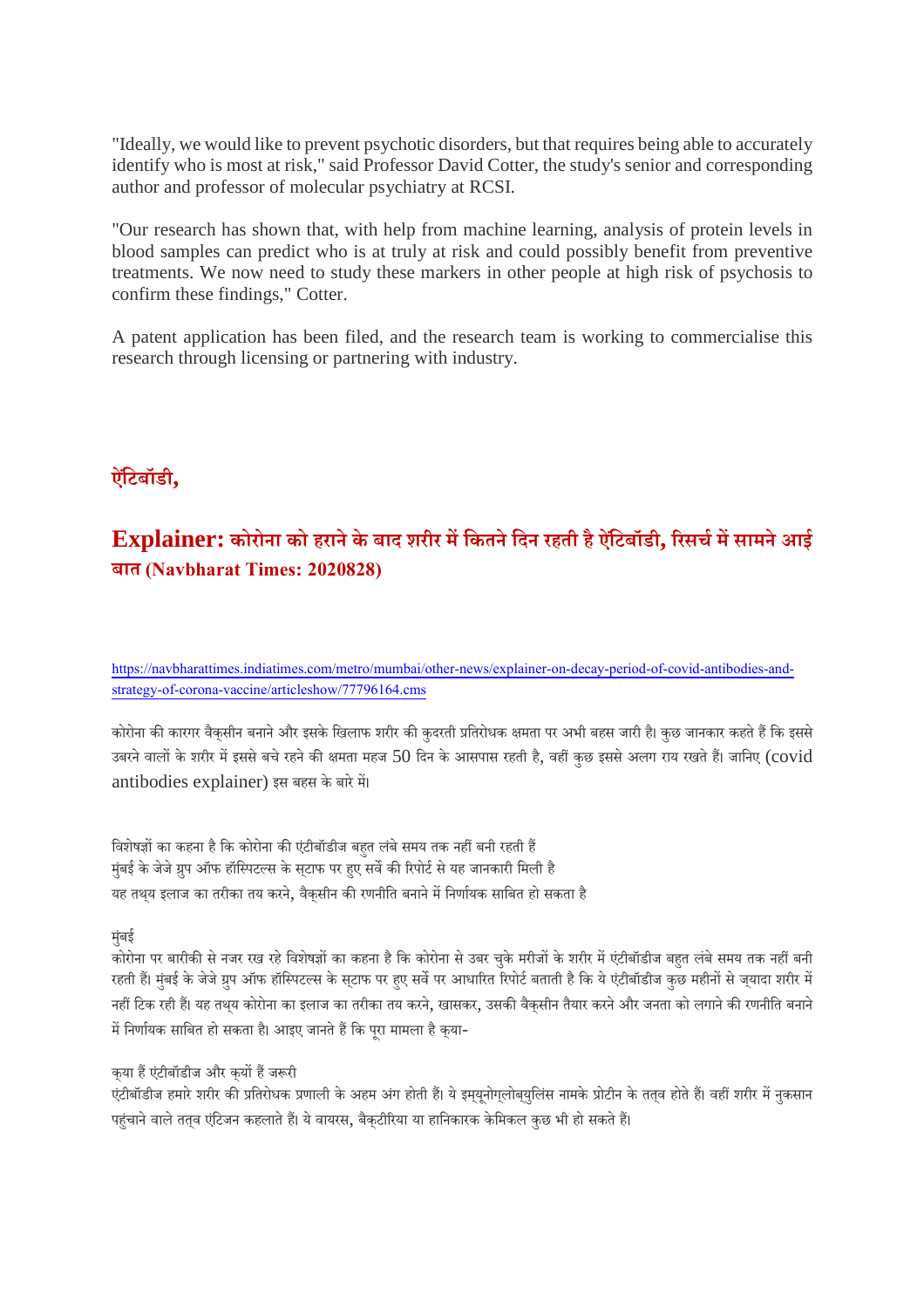एंटीबॉडीज हमारे शरीर में सर्च बटैलियन या खोजी सैनिक की तरह काम करती हैं। खास बात यह है कि हर अलग किसम के एंटीजन के लिए अलग एंटीबॉडीज होती हैं। ये हमारी कोशिकाओं से निकल कर दशुमन या एंटीजन खोजती हैं, खोजकर उनसे चिपक जाती हैं और उनहें खतुमकर देती हैं। एक बार जब शरीर किसी रोग से लड़कर सही होता है तो उस रोग के खिलाफ शरीर में एंटीबॉडीज बन जाती हैं जो भविषय में उसी तरह के इनफेकशन से शरीर की रक्षा करती हैं।

क्या पता चला सट्डी म

इस सटडी के प्रमुख डॉ निशांत कुमार का कहना है, ' सात सपताह पहले जेजे, जीटी और सेंट जॉर्ज असुपतालों के  $801$  हेलथेकेयर वर्कर्स में  $28$ को आरटी-पीसीआर टेसट में कोरोना पॉजिटिव पाया गया था। लेकिन जन में हए सीरो सर्वे के दौरान इनमें से किसी के भी शरीर में एंटीबॉडीज नहीं पाई गई।'<br>'

जेजे हॉस्पिटल ने 34 और लोगों का सीरो सर्वे कराया। इनहें तीन ओर पांच सपताह पहले पीसीआर टेस्ट में कोरोना पॉजिटिव पाया गया था। देखा गया कि इनमें क्रमश:  $90$  पर्सेंट और  $38.5$  पर्सेंट लोगों में एंटीबॉडीज थीं। मतलब समय के साथ एंटीबॉडीज खत्म होती गई।

#### **Sleeping**

#### **Morning Face Swelling: िसफनद पूरी ना होना ही नह, यह भी हैचेहरेकसजू न कवजह (Navbharat Times: 2020828)**

https://navbharattimes.indiatimes.com/lifestyle/health/morning-face-swelling-swelling-oneyes-or-puffy-eyes-reason-and-cure-in-hindi/articleshow/77797232.cms

सुबह की शुरुआत सूजी हुई आंखों और सूजे हुए चेहरे के साथ होती है तो हर किसी का मन दुखी होता है। क्योंकि हम सभी अपने दिन की शुरुआत खिले-खिले चेहरे के साथ चाहते हैं। जब सुबह उठने पर हमारी आंखों या चेहरे पर सुजन रहती है तो अक्सर घर के लोग कहते हैं कि रात को ठीक से सोए नहीं हो क्या? लेकिन रात को ठीक से ना सो पाना ही चेहरे की सूजन की वजह नहीं होता है और भी दो कारण हैं...

चेहरे की सूजन के मुख्य कारण

-सोकर उठने के बाद चेहरे और आंखों की सूजन के मुख्य रूप से तीन कारण होते हैं। एक के बारे में तो बात हो ही चुकी है कि यदि आप रात को ठीक से नहीं सो पाते हैं तो सुबह के समय आंखें और चेहरा सूजा हुआ रहता है।

-चेहरे की सूजन का दसरा कारण है कि आप जरूरत से ज्यादा सोए हैं। यानी 7-8 घंटे में नींद पूरी होने के बाद भी आप बिस्तर पर लेटे रहे या सोने की कोशिश करते रहे। या फिर लेटे हए खयाली पुलाव पकाते रहे...खैर, बिस्तर पर एक निश्चित समय से ज्यादा लेटे रहना भी चेहरे की सुजन का कारण बनता ह।ै

Corona And Non-veg: कोरोना को हराने में आगे आई KFC, जानें क्यों हटाया फेमस स्लोगन

-चेहरे की सजन का तीसरा और सबसे बड़ा कारण है, एनीमिया। जी हां, जिन लोगों के शरीर में खन की कमी होती है उन्हें एनिमिक कहा जाता है। इस समस्या को मेडिकल की भाषा में एनिमिया कहते हैं। जिन लोगों के शरीर में खुन की कमी होती है सोकर उठने पर उनकी आंखे और भौहें सुजी रहती ह।

शरीर देता हैसंकेत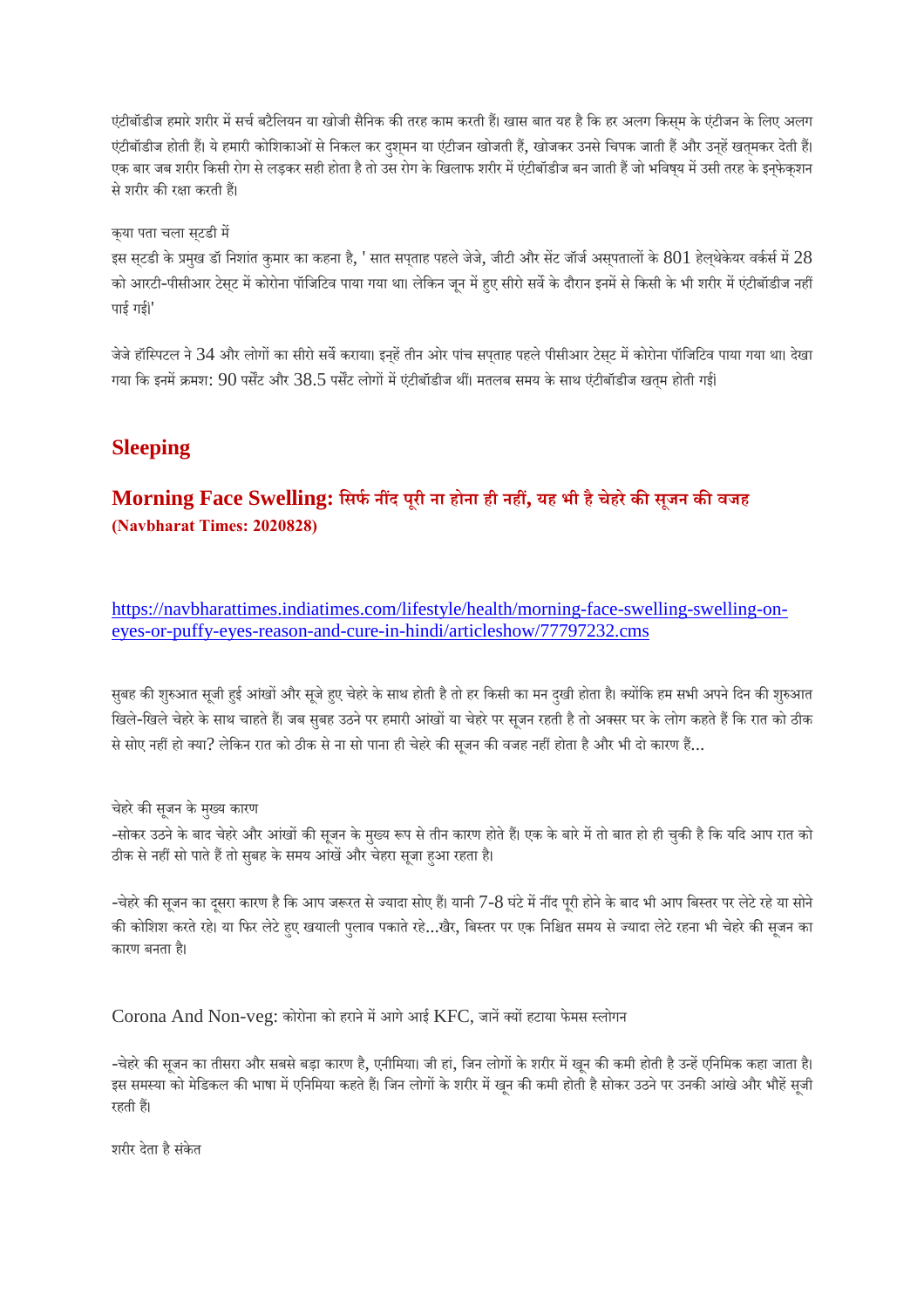-हम आपको अपने अलग-अलग आर्टिकल्स के माध्यम से यह बताते रहते हैं कि शरीर अपने अंदर पनपनेवाले रोगों और कमियों की जानकारी अपने तरीके से हमें देता रहता है। शरीर में जब कोई भी रोग पनपता है तो शरीर बाहरी लक्षणों के माध्यम से हमें इस बात के संकेत देता है कि भविष्य में हमें फलां बीमारी घेर सकती है।

Covid-19 Unlock-4: मेटो में सफर करने के लिए जरूरी रहेंगी ये दो चीजें. जानें क्या है वजह

-अब यह हमारी अपनी समझ के ऊपर होता है कि हम अपने शरीर की इस सांकेतिक भाषा को कितना समझ पाते हैं या नहीं समझ पाते हैं। लगातार इस तरह के लक्षणों को अनदेखा करने के बाद ही हम किसी गंभीर रोग की चपेट में आते हैं।

#### **Corona Patient (Hindustan: 2020828)**

https://epaper.livehindustan.com/imageview\_278796\_85319136\_4\_1\_28-08- 2020\_3\_i\_1\_sf.html

# सक्रिय मरीजों में अचानक बड़ा उछाल

 $. 3.3.0$ 

नई दिल्ली | एजेंसी

देश में एक दिन में कोरोना के सर्वाधिक 75 हजार 760 नए मामले मिलने से कुल संक्रमितों की संख्या 33 लाख के पारहो गई। इसके साथ ही सक्रिय मरीजों की संख्या में भी अचानक बड़ा उछाल आया। स्वास्थ्य मंत्रालय के मुताबिक, एक दिन में करीब 19 हजार सक्रिय मरीज बढ़ गए। इससे पहले रोजाना तीन से पांच हजार तक वृद्धि दर्ज की जा रही थी।

मंत्रालय के अनुसार, महाराष्ट्र, आंध्र प्रदेश और उत्तर प्रदेश समेत कई राज्यों में नए मामले बढ़ने की वजह से यह तेजी दिखाई दे रही है। गुरुवार सुबह आठ बजे तक 24 घंटे में रिकॉर्ड बढत के साथ

| २४ घटो मे कितनी बढत |                                |                   |
|---------------------|--------------------------------|-------------------|
| राज्य               |                                | 26 अगस्त 27 अगस्त |
| महाराष्ट्र          | 2204                           | 6956              |
| आंध्र प्रदेश        | 416                            | 2276              |
| उत्तर प्रदेश        | 287                            | 1742              |
| बिहार               | 1676                           | 107               |
|                     | ( स्रोत : स्वास्थ्य मंत्रालय ) |                   |

संक्रमितों की कुल संख्या बढ़कर 33 लाख 10 हजार 234 हो गई। इसी दौरान 1,023 लोगों की जान चली गई। मौत का कुल आंकड़ा 60,472 हो गया है। **दिल्ली में 1840 नए केस** : दिल्ली में गुरुवार को 1840 नए केस मिले जबकि 22 लोगों की मौत हो गई। दिल्ली

#### तीक होने की दर 76.24%

देश में अब ठीक होने की दर 76.24% हो गई है। अब तक तक 25,23,771 लोग स्वस्थ हो चुके हैं। कोरोना रोगियों की मृत्यु दर भी घटकर 1.83% हो गई। फिलहाल 7 लाख 25 हजार 991 मरीजों का इलाज चल रहा है, जो कुल मामलों का 21.93 फीसदी है।

में फिलहाल 13208 सक्रिय केस हैं। वहीं यूपी में कोरोना के 5463 नए मामले मिले, जबकि 76 मौत के साथ मृतकों की संख्या 3217 हो गई। यूपी .<br>में कुल संक्रमितों की संख्या 2 लाख 8 हजार 419 हो गई है।

>टीबी मरीजों की जांच पेज 09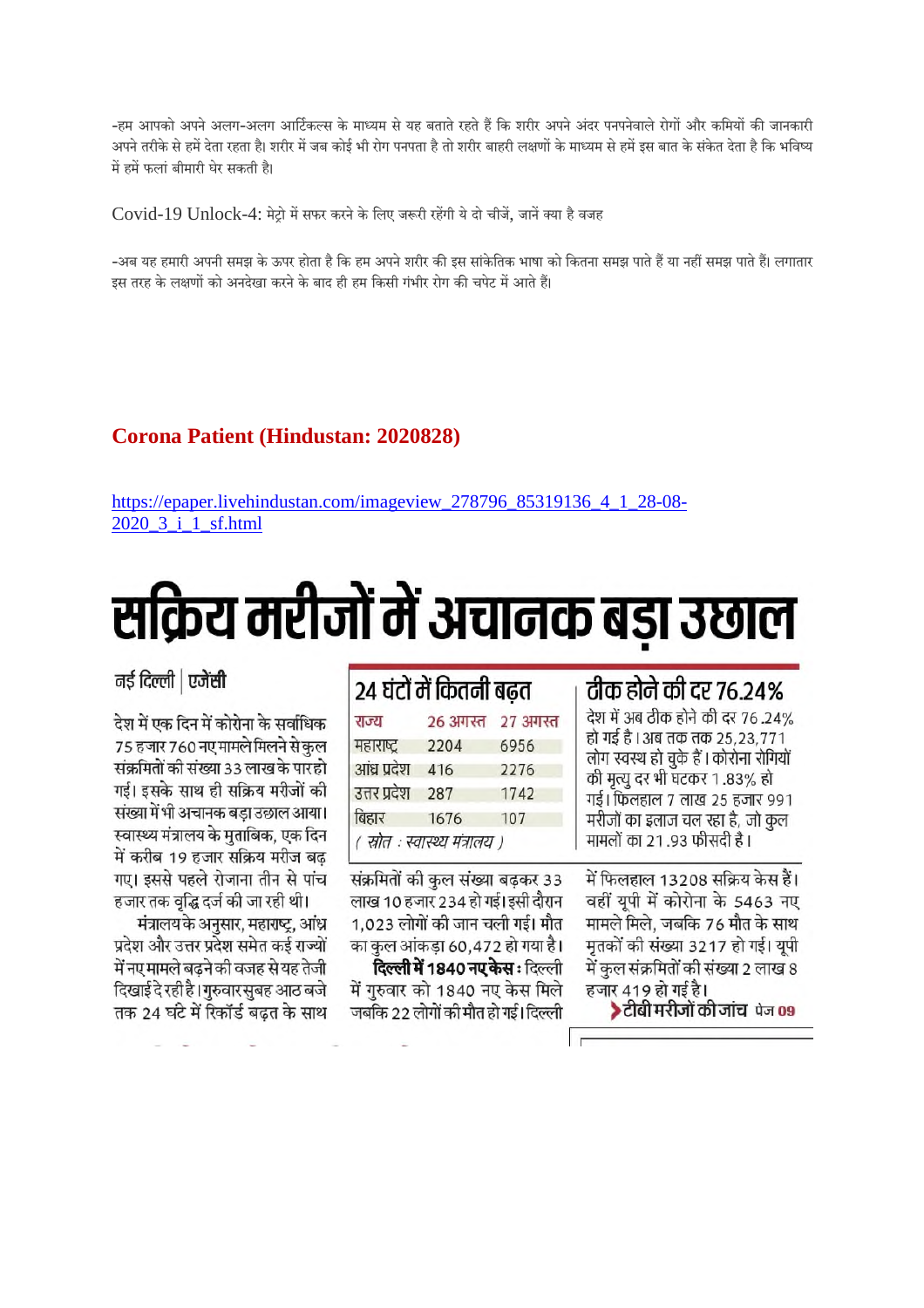### **Infection (Hindustan: (Hindustan: 2020828)**

https://epaper.livehindustan.com/imageview\_278797\_85297022\_4\_1\_28-08- 2020\_4\_i\_1\_sf.html